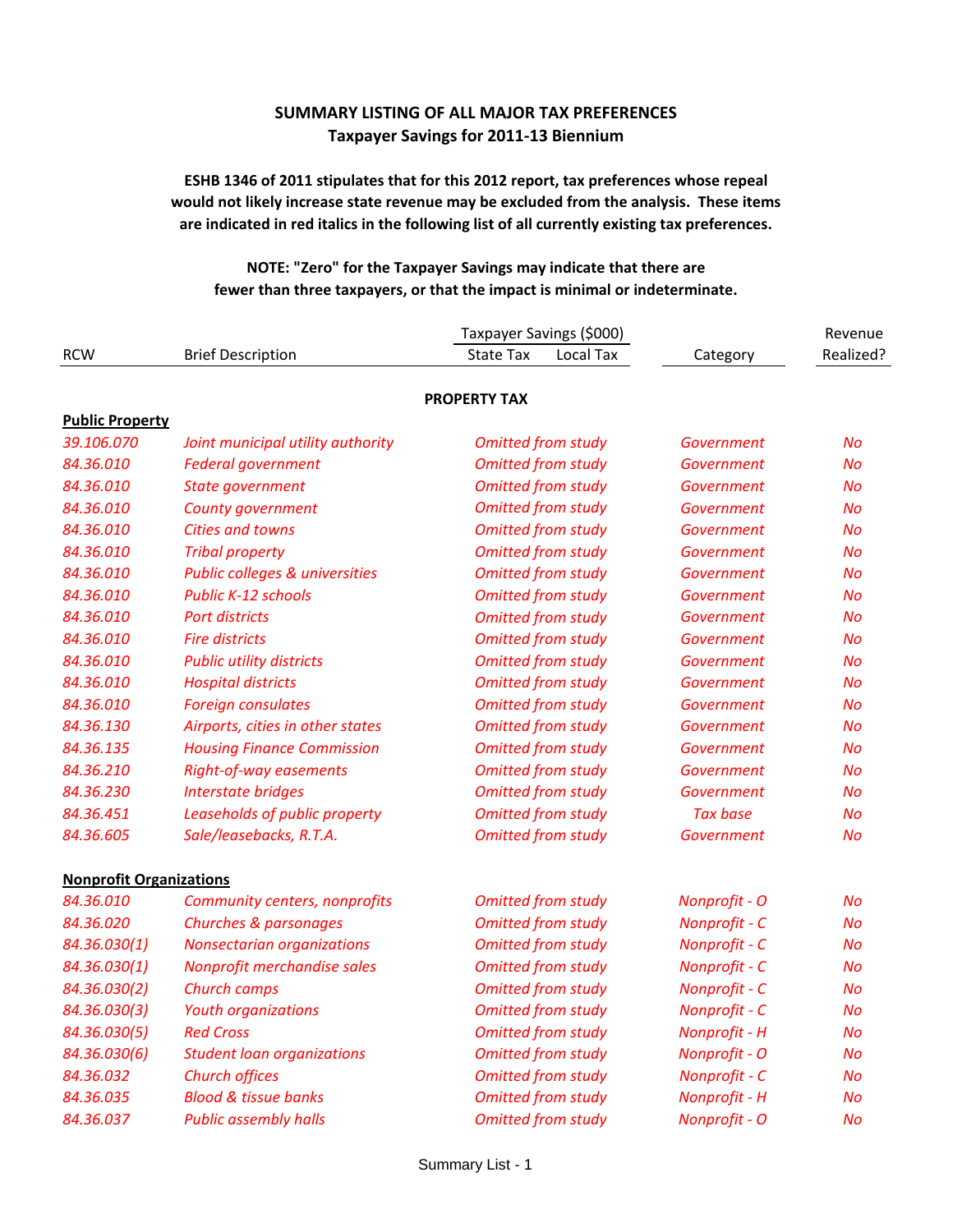|                         | Taxpayer Savings (\$000)               |                               |                       |           |
|-------------------------|----------------------------------------|-------------------------------|-----------------------|-----------|
| <b>RCW</b>              | <b>Brief Description</b>               | <b>State Tax</b><br>Local Tax | Category              | Realized? |
|                         |                                        |                               |                       |           |
| 84.36.040(1a)           | Day care centers                       | <b>Omitted from study</b>     | <b>Nonprofit - H</b>  | <b>No</b> |
| 84.36.040(1b)           | <b>Nonprofit libraries</b>             | <b>Omitted from study</b>     | Nonprofit - A         | No        |
| 84.36.040(1c)           | <b>Orphanages</b>                      | <b>Omitted from study</b>     | <b>Nonprofit - H</b>  | No        |
| 84.36.040(1d)           | <b>Nursing homes</b>                   | <b>Omitted from study</b>     | Nonprofit - H         | <b>No</b> |
| 84.36.040(1e)           | <b>Nonprofit hospitals</b>             | <b>Omitted from study</b>     | <b>Nonprofit - H</b>  | No        |
| 84.36.040(1f)           | <b>Dialysis facilities</b>             | <b>Omitted from study</b>     | Nonprofit - H         | No        |
| 84.36.041               | Homes for the aging                    | <b>Omitted from study</b>     | <b>Nonprofit - H</b>  | No        |
| 84.36.042               | Housing, develop. disabled             | <b>Omitted from study</b>     | <b>Nonprofit - H</b>  | No        |
| 84.36.043               | <b>Homeless shelters</b>               | <b>Omitted from study</b>     | Nonprofit - H         | No        |
| 84.36.045               | <b>Medical research facilities</b>     | <b>Omitted from study</b>     | Nonprofit - H         | No        |
| 84.36.046               | <b>Cancer treatment clinics</b>        | <b>Omitted from study</b>     | Nonprofit - H         | No        |
| 84.36.047               | <b>Radio &amp; TV transmission</b>     | <b>Omitted from study</b>     | Nonprofit - O         | No        |
| 84.36.050(1)            | Private colleges                       | <b>Omitted from study</b>     | Nonprofit - O         | No        |
| 84.36.050(1)            | Private K-12 schools                   | <b>Omitted from study</b>     | Nonprofit - O         | No        |
| 84.36.050(2)            | <b>Educational foundations</b>         | <b>Omitted from study</b>     | Nonprofit - O         | No        |
| 84.36.060(1a)           | Art collections & museums              | <b>Omitted from study</b>     | Nonprofit - A         | No        |
| 84.36.060(1b)           | <b>Performing arts</b>                 | <b>Omitted from study</b>     | Nonprofit - A         | No        |
| 84.36.250               | <b>Water cooperatives</b>              | <b>Omitted from study</b>     | Nonprofit - O         | No        |
| 84.36.260               | Open space & park land                 | <b>Omitted from study</b>     | Nonprofit - O         | No        |
| 84.36.350               | <b>Sheltered workshops</b>             | <b>Omitted from study</b>     | Nonprofit - H         | No        |
| 84.36.480               | <b>Fair associations</b>               | <b>Omitted from study</b>     | Nonprofit - O         | No        |
| 84.36.500               | <b>Farm land conservation futures</b>  | <b>Omitted from study</b>     | <b>Nonprofit - O</b>  | No        |
| 84.36.550               | <b>Fund-raising for nonprofits</b>     | <b>Omitted from study</b>     | Nonprofit - O         | No        |
| 84.36.560               | Low-income rental housing              | <b>Omitted from study</b>     | Nonprofit - H         | No        |
| 84.36.570               | <b>Demonstration farms</b>             | <b>Omitted from study</b>     | Nonprofit - O         | No        |
| 84.36.575               | <b>Emergency medical aircraft</b>      | <b>Omitted from study</b>     | Nonprofit - H         | No        |
| 84.36.650               | <b>Fund-raising to support artists</b> | <b>Omitted from study</b>     | Nonprofit - A         | No        |
|                         |                                        |                               |                       |           |
| <b>Private Property</b> |                                        |                               |                       |           |
| 84.14.020               | <b>Targeted public housing</b>         | <b>Omitted from study</b>     | <b>Other business</b> | No        |
| 84.26.070               | <b>Historic property</b>               | <b>Omitted from study</b>     | <b>Individuals</b>    | <b>No</b> |
| 84.33.040               | <b>Timber</b>                          | <b>Omitted from study</b>     | <b>Tax base</b>       | No        |
| 84.33.210               | Forest land; spec. assess.             | $\mathbf 0$<br>0              | Other                 | Yes       |
| 84.36.010               | <b>2nd Narrows bridge</b>              | <b>Omitted from study</b>     | <b>Bus. Incentive</b> | <b>No</b> |
| 84.36.015               | Parcels valued at < \$500              | <b>Omitted from study</b>     | <b>Other</b>          | <b>No</b> |
| 84.36.020               | <b>Cemeteries</b>                      | <b>Omitted from study</b>     | <b>Other</b>          | No        |
| 84.36.030(4)            | <b>Veterans organizations</b>          | <b>Omitted from study</b>     | <b>Other</b>          | <b>No</b> |
| 84.36.060(1c)           | <b>Fire companies</b>                  | <b>Omitted from study</b>     | <b>Other</b>          | <b>No</b> |
| 84.36.060(1d)           | <b>Humane societies</b>                | <b>Omitted from study</b>     | <b>Other</b>          | No        |
| 84.36.255               | Habitat/water quality improv.          | <b>Omitted from study</b>     | <b>Other</b>          | No        |
| 84.36.381               | Senior citizens & disabled             | <b>Omitted from study</b>     | <b>Individuals</b>    | No        |
| 84.36.400               | Home improvements                      | <b>Omitted from study</b>     | <b>Individuals</b>    | <b>No</b> |
| 84.36.487               | Air pollution control facilities       | <b>Omitted from study</b>     | <b>Other business</b> | No        |
| 84.36.635               | Alcohol/biodiesel fuel                 | <b>Omitted from study</b>     | <b>Bus.</b> incentive | No        |
|                         |                                        |                               |                       |           |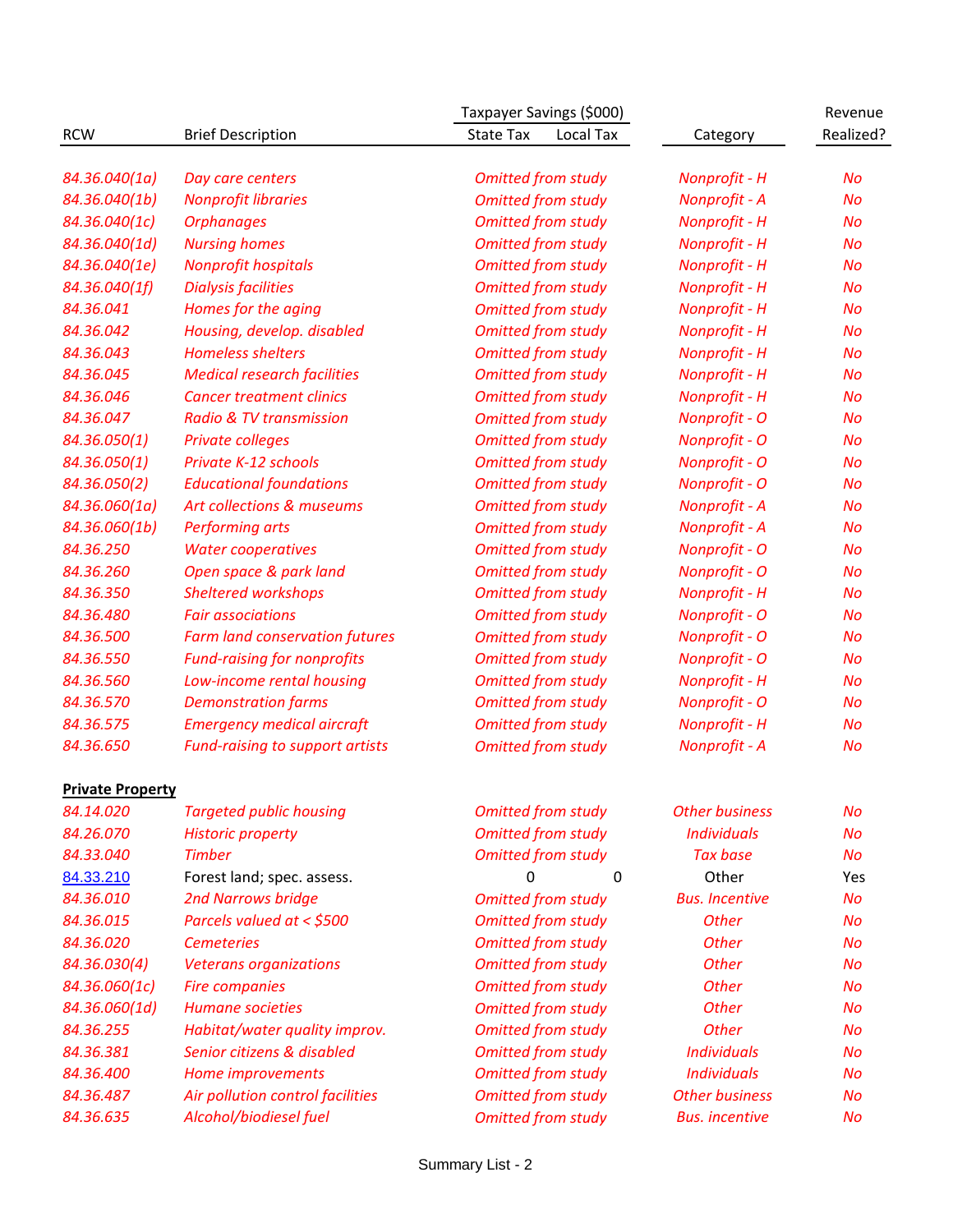| <b>RCW</b><br><b>Brief Description</b><br><b>State Tax</b><br>Local Tax<br>Category<br><b>Wood biomass fuel production</b><br><b>Omitted from study</b><br>84.36.640<br><b>Bus.</b> incentive<br>No<br>84.36.655<br><b>Omitted from study</b><br>Aircraft facilities, port property<br><b>Bus.</b> incentive<br><b>No</b><br><b>Omitted from study</b><br>84.36.660<br>Sprinkler systems; nightclubs<br><b>Bus. Incentive</b><br><b>No</b><br>84.36.665<br><b>Military housing</b><br><b>Omitted from study</b><br><b>Other</b><br>No<br>Widows/widowers of veterans<br>32<br>84.39.010<br>$\mathbf 0$<br>Individuals<br>Yes<br><b>Omitted from study</b><br>84.56.025<br><b>Individuals</b><br>Waiver, delinquency penalties<br><b>No</b><br><b>Personal Property</b><br>84.36.070<br><b>Intangibles</b><br><b>Omitted from study</b><br><b>Intangibles</b><br>84.36.079<br>Ships under construction<br><b>Omitted from study</b><br><b>Bus.</b> incentive<br><b>No</b><br>84.36.080(1)<br><b>Commercial vessels</b><br><b>Omitted from study</b><br><b>Bus.</b> incentive<br><b>No</b><br><b>Omitted from study</b><br>84.36.080(2)<br><b>Historic vessels</b><br><b>Individuals</b><br><b>No</b><br>84.36.090<br>Other ships and vessels<br><b>Omitted from study</b><br><b>Individuals</b><br><b>No</b><br><b>Omitted from study</b><br>84.36.105<br><b>Cargo containers</b><br><b>Bus.</b> incentive<br><b>No</b><br>84.36.110(1)<br><b>Household goods</b><br><b>Omitted from study</b><br><b>Individuals</b><br><b>No</b><br><b>Omitted from study</b><br>84.36.110(2)<br>\$15,000 of personal property<br><b>Individuals</b><br><b>No</b><br>84.36.240<br><b>Omitted from study</b><br>Soil & water conservation<br><b>No</b><br>Government |           |                         | Taxpayer Savings (\$000)  |                       | Revenue         |
|-----------------------------------------------------------------------------------------------------------------------------------------------------------------------------------------------------------------------------------------------------------------------------------------------------------------------------------------------------------------------------------------------------------------------------------------------------------------------------------------------------------------------------------------------------------------------------------------------------------------------------------------------------------------------------------------------------------------------------------------------------------------------------------------------------------------------------------------------------------------------------------------------------------------------------------------------------------------------------------------------------------------------------------------------------------------------------------------------------------------------------------------------------------------------------------------------------------------------------------------------------------------------------------------------------------------------------------------------------------------------------------------------------------------------------------------------------------------------------------------------------------------------------------------------------------------------------------------------------------------------------------------------------------------------------------------------------------------------------------------------------|-----------|-------------------------|---------------------------|-----------------------|-----------------|
|                                                                                                                                                                                                                                                                                                                                                                                                                                                                                                                                                                                                                                                                                                                                                                                                                                                                                                                                                                                                                                                                                                                                                                                                                                                                                                                                                                                                                                                                                                                                                                                                                                                                                                                                                     |           |                         |                           |                       | Realized?       |
|                                                                                                                                                                                                                                                                                                                                                                                                                                                                                                                                                                                                                                                                                                                                                                                                                                                                                                                                                                                                                                                                                                                                                                                                                                                                                                                                                                                                                                                                                                                                                                                                                                                                                                                                                     |           |                         |                           |                       |                 |
|                                                                                                                                                                                                                                                                                                                                                                                                                                                                                                                                                                                                                                                                                                                                                                                                                                                                                                                                                                                                                                                                                                                                                                                                                                                                                                                                                                                                                                                                                                                                                                                                                                                                                                                                                     |           |                         |                           |                       |                 |
|                                                                                                                                                                                                                                                                                                                                                                                                                                                                                                                                                                                                                                                                                                                                                                                                                                                                                                                                                                                                                                                                                                                                                                                                                                                                                                                                                                                                                                                                                                                                                                                                                                                                                                                                                     |           |                         |                           |                       |                 |
|                                                                                                                                                                                                                                                                                                                                                                                                                                                                                                                                                                                                                                                                                                                                                                                                                                                                                                                                                                                                                                                                                                                                                                                                                                                                                                                                                                                                                                                                                                                                                                                                                                                                                                                                                     |           |                         |                           |                       |                 |
|                                                                                                                                                                                                                                                                                                                                                                                                                                                                                                                                                                                                                                                                                                                                                                                                                                                                                                                                                                                                                                                                                                                                                                                                                                                                                                                                                                                                                                                                                                                                                                                                                                                                                                                                                     |           |                         |                           |                       |                 |
|                                                                                                                                                                                                                                                                                                                                                                                                                                                                                                                                                                                                                                                                                                                                                                                                                                                                                                                                                                                                                                                                                                                                                                                                                                                                                                                                                                                                                                                                                                                                                                                                                                                                                                                                                     |           |                         |                           |                       |                 |
|                                                                                                                                                                                                                                                                                                                                                                                                                                                                                                                                                                                                                                                                                                                                                                                                                                                                                                                                                                                                                                                                                                                                                                                                                                                                                                                                                                                                                                                                                                                                                                                                                                                                                                                                                     |           |                         |                           |                       |                 |
|                                                                                                                                                                                                                                                                                                                                                                                                                                                                                                                                                                                                                                                                                                                                                                                                                                                                                                                                                                                                                                                                                                                                                                                                                                                                                                                                                                                                                                                                                                                                                                                                                                                                                                                                                     |           |                         |                           |                       |                 |
|                                                                                                                                                                                                                                                                                                                                                                                                                                                                                                                                                                                                                                                                                                                                                                                                                                                                                                                                                                                                                                                                                                                                                                                                                                                                                                                                                                                                                                                                                                                                                                                                                                                                                                                                                     |           |                         |                           |                       | <b>Unlikely</b> |
|                                                                                                                                                                                                                                                                                                                                                                                                                                                                                                                                                                                                                                                                                                                                                                                                                                                                                                                                                                                                                                                                                                                                                                                                                                                                                                                                                                                                                                                                                                                                                                                                                                                                                                                                                     |           |                         |                           |                       |                 |
|                                                                                                                                                                                                                                                                                                                                                                                                                                                                                                                                                                                                                                                                                                                                                                                                                                                                                                                                                                                                                                                                                                                                                                                                                                                                                                                                                                                                                                                                                                                                                                                                                                                                                                                                                     |           |                         |                           |                       |                 |
|                                                                                                                                                                                                                                                                                                                                                                                                                                                                                                                                                                                                                                                                                                                                                                                                                                                                                                                                                                                                                                                                                                                                                                                                                                                                                                                                                                                                                                                                                                                                                                                                                                                                                                                                                     |           |                         |                           |                       |                 |
|                                                                                                                                                                                                                                                                                                                                                                                                                                                                                                                                                                                                                                                                                                                                                                                                                                                                                                                                                                                                                                                                                                                                                                                                                                                                                                                                                                                                                                                                                                                                                                                                                                                                                                                                                     |           |                         |                           |                       |                 |
|                                                                                                                                                                                                                                                                                                                                                                                                                                                                                                                                                                                                                                                                                                                                                                                                                                                                                                                                                                                                                                                                                                                                                                                                                                                                                                                                                                                                                                                                                                                                                                                                                                                                                                                                                     |           |                         |                           |                       |                 |
|                                                                                                                                                                                                                                                                                                                                                                                                                                                                                                                                                                                                                                                                                                                                                                                                                                                                                                                                                                                                                                                                                                                                                                                                                                                                                                                                                                                                                                                                                                                                                                                                                                                                                                                                                     |           |                         |                           |                       |                 |
|                                                                                                                                                                                                                                                                                                                                                                                                                                                                                                                                                                                                                                                                                                                                                                                                                                                                                                                                                                                                                                                                                                                                                                                                                                                                                                                                                                                                                                                                                                                                                                                                                                                                                                                                                     |           |                         |                           |                       |                 |
|                                                                                                                                                                                                                                                                                                                                                                                                                                                                                                                                                                                                                                                                                                                                                                                                                                                                                                                                                                                                                                                                                                                                                                                                                                                                                                                                                                                                                                                                                                                                                                                                                                                                                                                                                     |           |                         |                           |                       |                 |
|                                                                                                                                                                                                                                                                                                                                                                                                                                                                                                                                                                                                                                                                                                                                                                                                                                                                                                                                                                                                                                                                                                                                                                                                                                                                                                                                                                                                                                                                                                                                                                                                                                                                                                                                                     | 84.36.300 | <b>Goods in transit</b> | <b>Omitted from study</b> | <b>Bus.</b> incentive | <b>No</b>       |
| <b>Omitted from study</b><br>84.36.470<br>Ag. products held for sale<br>Agriculture<br><b>No</b>                                                                                                                                                                                                                                                                                                                                                                                                                                                                                                                                                                                                                                                                                                                                                                                                                                                                                                                                                                                                                                                                                                                                                                                                                                                                                                                                                                                                                                                                                                                                                                                                                                                    |           |                         |                           |                       |                 |
| <b>Omitted from study</b><br>84.36.477<br><b>Business inventories</b><br><b>Other business</b><br><b>No</b>                                                                                                                                                                                                                                                                                                                                                                                                                                                                                                                                                                                                                                                                                                                                                                                                                                                                                                                                                                                                                                                                                                                                                                                                                                                                                                                                                                                                                                                                                                                                                                                                                                         |           |                         |                           |                       |                 |
| 84.36.590<br><b>Vitrification equipment</b><br><b>Omitted from study</b><br><b>Bus.</b> incentive<br><b>No</b>                                                                                                                                                                                                                                                                                                                                                                                                                                                                                                                                                                                                                                                                                                                                                                                                                                                                                                                                                                                                                                                                                                                                                                                                                                                                                                                                                                                                                                                                                                                                                                                                                                      |           |                         |                           |                       |                 |
| 84.36.595<br><b>Omitted from study</b><br><b>Tax base</b><br>Vehicles, trailers, campers<br><b>No</b>                                                                                                                                                                                                                                                                                                                                                                                                                                                                                                                                                                                                                                                                                                                                                                                                                                                                                                                                                                                                                                                                                                                                                                                                                                                                                                                                                                                                                                                                                                                                                                                                                                               |           |                         |                           |                       |                 |
| 84.36.600<br><b>Omitted from study</b><br><b>Other business</b><br><b>Custom computer software</b><br><b>No</b>                                                                                                                                                                                                                                                                                                                                                                                                                                                                                                                                                                                                                                                                                                                                                                                                                                                                                                                                                                                                                                                                                                                                                                                                                                                                                                                                                                                                                                                                                                                                                                                                                                     |           |                         |                           |                       |                 |
| 84.36.630<br>Farm machinery (state levy)<br><b>Omitted from study</b><br><b>Agriculture</b><br><b>No</b>                                                                                                                                                                                                                                                                                                                                                                                                                                                                                                                                                                                                                                                                                                                                                                                                                                                                                                                                                                                                                                                                                                                                                                                                                                                                                                                                                                                                                                                                                                                                                                                                                                            |           |                         |                           |                       |                 |
| 84.36.645<br><b>Omitted from study</b><br>Semiconductor materials<br><b>Bus.</b> incentive<br><b>No</b>                                                                                                                                                                                                                                                                                                                                                                                                                                                                                                                                                                                                                                                                                                                                                                                                                                                                                                                                                                                                                                                                                                                                                                                                                                                                                                                                                                                                                                                                                                                                                                                                                                             |           |                         |                           |                       |                 |
| <b>Omitted from study</b><br><b>Agriculture</b><br>84.40.030(3)<br><b>Growing crops</b><br><b>No</b>                                                                                                                                                                                                                                                                                                                                                                                                                                                                                                                                                                                                                                                                                                                                                                                                                                                                                                                                                                                                                                                                                                                                                                                                                                                                                                                                                                                                                                                                                                                                                                                                                                                |           |                         |                           |                       |                 |
| <b>Omitted from study</b><br>84.40.037<br>Canned computer software<br><b>Other business</b><br><b>No</b>                                                                                                                                                                                                                                                                                                                                                                                                                                                                                                                                                                                                                                                                                                                                                                                                                                                                                                                                                                                                                                                                                                                                                                                                                                                                                                                                                                                                                                                                                                                                                                                                                                            |           |                         |                           |                       |                 |
| 84.40.220<br><b>Omitted from study</b><br><b>Nursery stock</b><br><b>Agriculture</b><br>No                                                                                                                                                                                                                                                                                                                                                                                                                                                                                                                                                                                                                                                                                                                                                                                                                                                                                                                                                                                                                                                                                                                                                                                                                                                                                                                                                                                                                                                                                                                                                                                                                                                          |           |                         |                           |                       |                 |
| <b>Alternative Valuation/Deferral</b>                                                                                                                                                                                                                                                                                                                                                                                                                                                                                                                                                                                                                                                                                                                                                                                                                                                                                                                                                                                                                                                                                                                                                                                                                                                                                                                                                                                                                                                                                                                                                                                                                                                                                                               |           |                         |                           |                       |                 |
| 84.33.140<br>Forest land, statutory values<br><b>Omitted from study</b><br><b>Other business</b><br><b>No</b>                                                                                                                                                                                                                                                                                                                                                                                                                                                                                                                                                                                                                                                                                                                                                                                                                                                                                                                                                                                                                                                                                                                                                                                                                                                                                                                                                                                                                                                                                                                                                                                                                                       |           |                         |                           |                       |                 |
| Other<br>84.33.140(13-14) Forest land compensating tax<br>392<br>Yes<br>1,540                                                                                                                                                                                                                                                                                                                                                                                                                                                                                                                                                                                                                                                                                                                                                                                                                                                                                                                                                                                                                                                                                                                                                                                                                                                                                                                                                                                                                                                                                                                                                                                                                                                                       |           |                         |                           |                       |                 |
| <b>Expanded definition of farm land</b><br><b>Omitted from study</b><br><b>Agriculture</b><br>84.34.020(2)<br><b>No</b>                                                                                                                                                                                                                                                                                                                                                                                                                                                                                                                                                                                                                                                                                                                                                                                                                                                                                                                                                                                                                                                                                                                                                                                                                                                                                                                                                                                                                                                                                                                                                                                                                             |           |                         |                           |                       |                 |
| 84.34.060<br><b>Omitted from study</b><br><b>Other</b><br>Open space land, current use<br><b>No</b>                                                                                                                                                                                                                                                                                                                                                                                                                                                                                                                                                                                                                                                                                                                                                                                                                                                                                                                                                                                                                                                                                                                                                                                                                                                                                                                                                                                                                                                                                                                                                                                                                                                 |           |                         |                           |                       |                 |
| 84.34.065<br>Farm lands, current use<br><b>Omitted from study</b><br><b>Agriculture</b><br><b>No</b>                                                                                                                                                                                                                                                                                                                                                                                                                                                                                                                                                                                                                                                                                                                                                                                                                                                                                                                                                                                                                                                                                                                                                                                                                                                                                                                                                                                                                                                                                                                                                                                                                                                |           |                         |                           |                       |                 |
| 690<br>Other<br>84.34.108(6)<br>Open space compensating tax<br>2,996<br>Yes                                                                                                                                                                                                                                                                                                                                                                                                                                                                                                                                                                                                                                                                                                                                                                                                                                                                                                                                                                                                                                                                                                                                                                                                                                                                                                                                                                                                                                                                                                                                                                                                                                                                         |           |                         |                           |                       |                 |
| Individuals<br>84.37.030<br>Low-income tax deferral<br>414<br>0<br>Yes                                                                                                                                                                                                                                                                                                                                                                                                                                                                                                                                                                                                                                                                                                                                                                                                                                                                                                                                                                                                                                                                                                                                                                                                                                                                                                                                                                                                                                                                                                                                                                                                                                                                              |           |                         |                           |                       |                 |
| <b>Individuals</b><br>84.36.381(6)<br>Valuation freeze, sen. citizens<br><b>Omitted from study</b><br>No                                                                                                                                                                                                                                                                                                                                                                                                                                                                                                                                                                                                                                                                                                                                                                                                                                                                                                                                                                                                                                                                                                                                                                                                                                                                                                                                                                                                                                                                                                                                                                                                                                            |           |                         |                           |                       |                 |
| Senior citizens tax deferral<br>3,303<br>84.38.030<br>Individuals<br>$\boldsymbol{0}$<br>Yes                                                                                                                                                                                                                                                                                                                                                                                                                                                                                                                                                                                                                                                                                                                                                                                                                                                                                                                                                                                                                                                                                                                                                                                                                                                                                                                                                                                                                                                                                                                                                                                                                                                        |           |                         |                           |                       |                 |

#### **IN-LIEU OF PROPERTY TAX**

*84.70.010 Destroyed property Other No Omitted from study*

## **Tax In-lieu of Property Tax**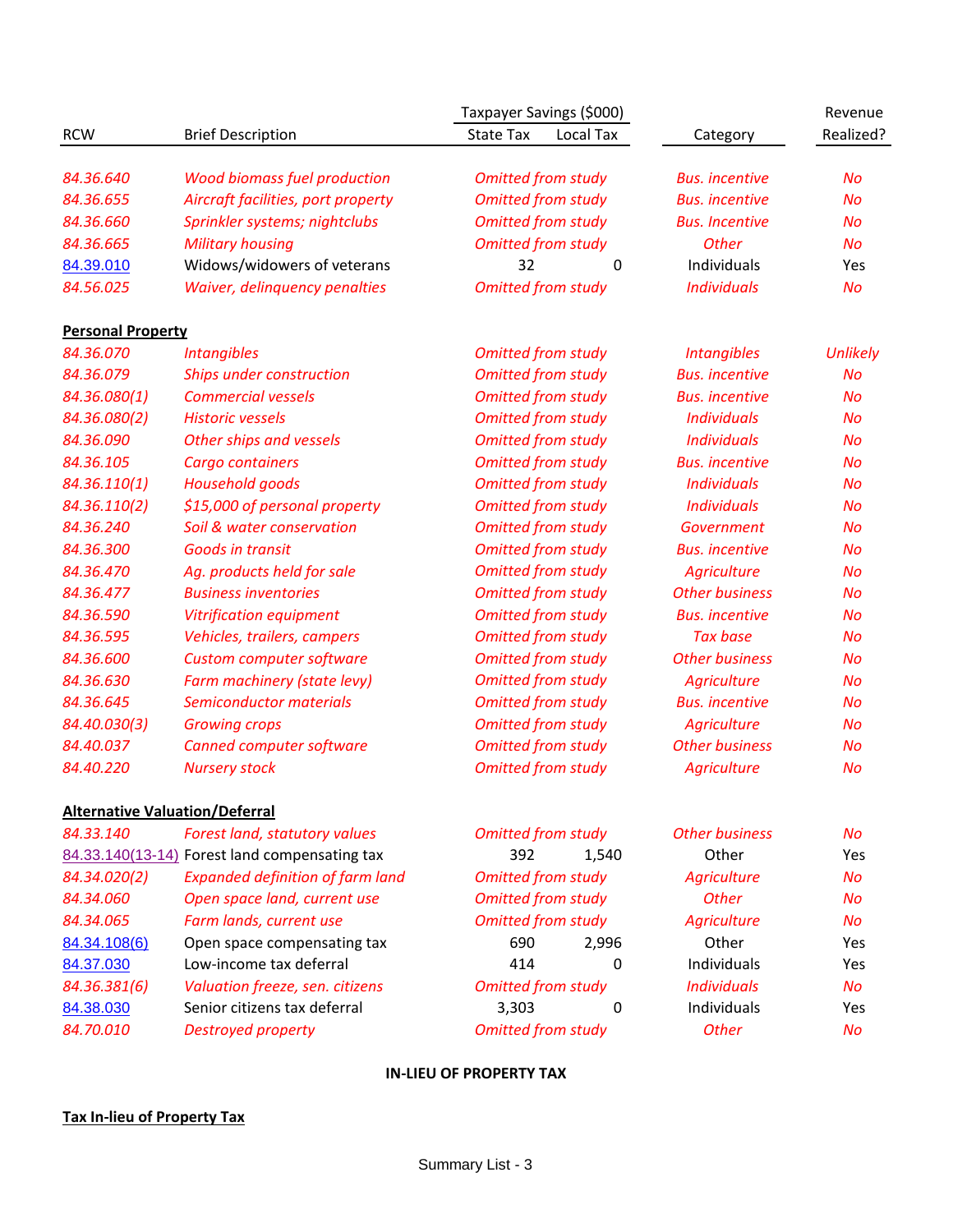|                             |                                     | Taxpayer Savings (\$000)  |           |                       | Revenue   |
|-----------------------------|-------------------------------------|---------------------------|-----------|-----------------------|-----------|
| <b>RCW</b>                  | <b>Brief Description</b>            | <b>State Tax</b>          | Local Tax | Category              | Realized? |
| 35.21.755                   | Public corporations                 | 1,390                     | 6,263     | Government            | Yes       |
| <b>Leasehold Excise Tax</b> |                                     |                           |           |                       |           |
| 82.29A.020(1)               | Government manufacturing            | 966                       | 847       | Government            | Yes       |
| 82.29A.020(1)               | Easements, removing products        | 511                       | 449       | Other                 | Yes       |
| 82.29A.020(2)               | Hanford leases; excl. of fees       | 0                         | 0         | Other business        | Yes       |
| 82.29A.120(1)               | Credit for excessive tax            | 305                       | 267       | Other business        | Yes       |
| 82.29A.120(2)               | Product leases; 33% credit          | 414                       | 364       | Agriculture           | Yes       |
| 82.29A.125                  | Electric vehicle infrastructure     | 0                         | 0         | Bus. incentive        | Yes       |
| 82.29A.130(3)               | Subsidized housing                  | 21,797                    | 19,121    | Government            | Partially |
| 82.29A.130(5)               | Public employee housing             | 235                       | 206       | Government            | Yes       |
| 82.29A.130(6-7)             | Indian trust lands                  | 15,616                    | 13,699    | Government            | Partially |
| 82.29A.130(8-9)             | Leases < \$250/year or 30 days      | 2,687                     | 2,357     | Other business        | Yes       |
| 82.29A.130(10)              | Homes pending destruction           | 94                        | 82        | Other                 | Yes       |
| 82.29A.130(11)              | Public works contracts              | 80                        | 70        | Government            | Possibly  |
| 82.29A.130(12)              | Inmate employment programs          | <b>Omitted from study</b> |           | Government            | <b>No</b> |
| 82.29A.130(13)              | Camps for disabled persons          | 530                       | 465       | Nonprofit - H         | Yes       |
| 82.29A.130(14)              | Professional baseball stadium       | 111                       | 97        | Bus. incentive        | Yes       |
| 82.29A.130(15)              | Professional football stadium       | 146                       | 128       | Bus. incentive        | Yes       |
| 82.29A.130(16)              | <b>Public facilities districts</b>  | 2,284                     | 2,004     | Bus. incentive        | Yes       |
| 82.29A.130(17)              | Historic property                   | 56                        | 49        | Government            | Yes       |
| 82.29A.130(18)              | Clark County amphitheater           | 51                        | 45        | Bus. incentive        | Yes       |
| 82.29A.130(19)              | Military housing                    | 509                       | 446       | Other                 | Possibly  |
| 82.29A.132                  | <b>2nd Narrows bridge</b>           | <b>Omitted from study</b> |           | <b>Bus.</b> incentive | <b>No</b> |
| 82.29A.134                  | Sale/leasebacks, R. T. A.           | <b>Omitted from study</b> |           | Government            | No        |
| 82.29A.135                  | Manuf. alternative fuels/digesters  | 0                         | 0         | Bus. incentive        | Yes       |
| 82.29A.136                  | Developments, > 3,000 lots          | 255                       | (832)     | Tax base              | Yes       |
| 82.29A.137                  | Super-efficient airplane facilities | $\mathbf 0$               | 0         | Bus. incentive        | Yes       |
| 82.29A.138                  | Radio repeaters                     | 10                        | 8         | Individuals           | Yes       |
| <b>Vehicle Excise Taxes</b> |                                     |                           |           |                       |           |
| 82.44.015                   | <b>Ride-sharing vehicles</b>        | <b>Omitted from study</b> |           | Other                 | Nο        |
| 82.44.125(2)                | <b>Excluded vehicles</b>            | <b>Omitted from study</b> |           | <b>Tax base</b>       | No        |
| 82.48.100(1)                | Government aircraft                 | 12                        | 0         | Government            | Partially |
| 82.48.100(2,3)              | Aircraft registered outside Wash.   | 2                         | 0         | Individuals           | Unlikely  |
| 82.48.100(4)                | <b>Commercial aircraft</b>          | <b>Omitted from study</b> |           | <b>Commerce</b>       | <b>No</b> |
| 82.48.100(5)                | Aircraft held for sale              | 16                        | 0         | Other business        | Yes       |
| 82.48.100(6)                | Nonresident aircraft                | 4                         | 0         | Individuals           | Possibly  |
| 82.48.100(7)                | Emergency medical aircraft          | 0                         | 0         | Nonprofit - H         | Yes       |
| 82.49.020                   | Small boats                         | 5,233                     | 0         | Individuals           | Yes       |
| $82.50.520(1-4)$            | <b>Travel trailers and campers</b>  | <b>Omitted from study</b> |           | <b>Individuals</b>    | <b>No</b> |
| <b>Timber Excise Tax</b>    |                                     |                           |           |                       |           |
| 84.33.075                   | Nonprofit youth organizations       | 6                         | 0         | Nonprofit - C         | Yes       |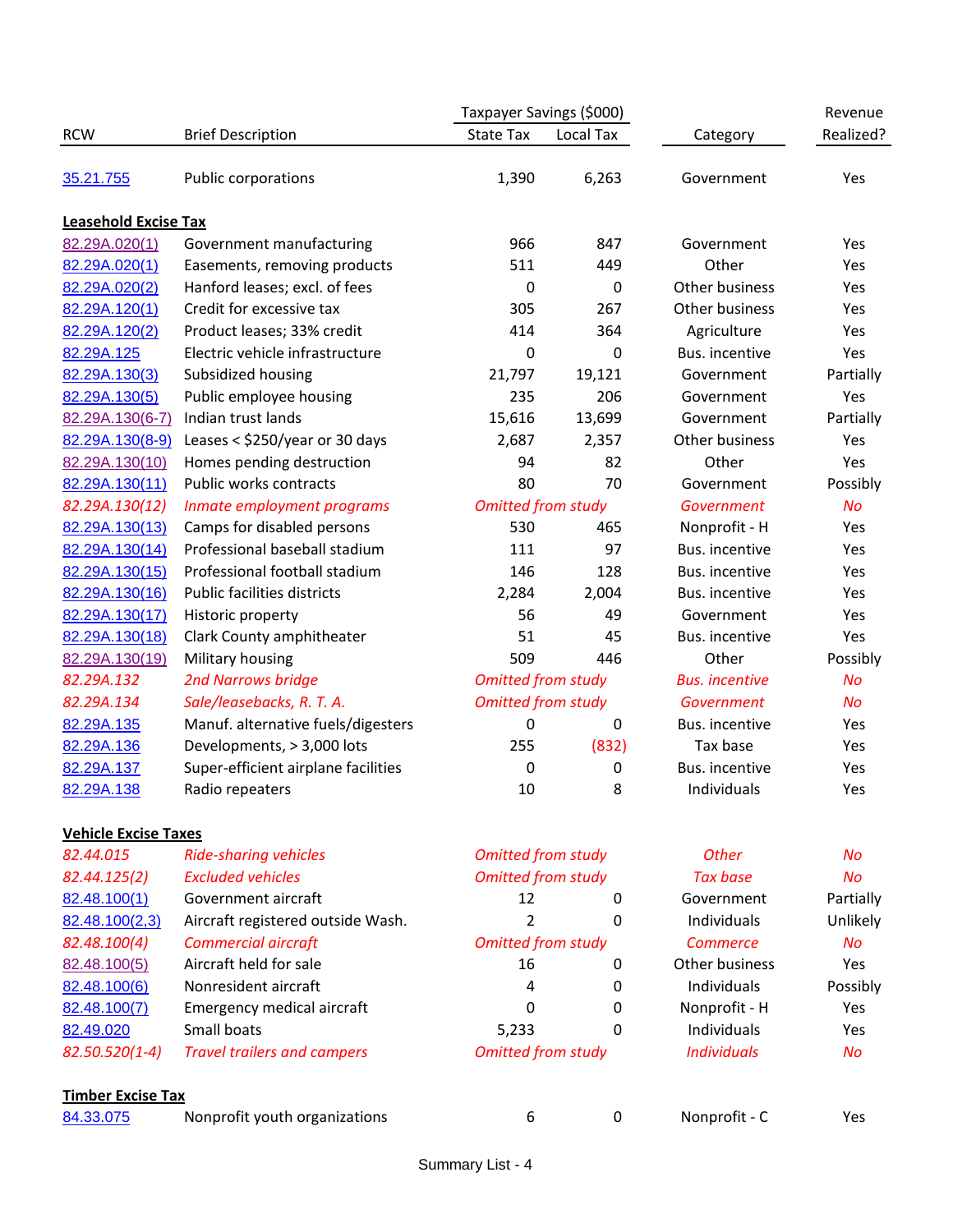|                            |                                     | Taxpayer Savings (\$000)  |           |                       | Revenue   |
|----------------------------|-------------------------------------|---------------------------|-----------|-----------------------|-----------|
| <b>RCW</b>                 | <b>Brief Description</b>            | <b>State Tax</b>          | Local Tax | Category              | Realized? |
|                            |                                     |                           |           |                       |           |
| 84.33.077                  | Credit, tax on public timber        | 0                         | 0         | Other                 | No        |
| 84.33.0775                 | Credit, salmon regulations          | 5,110                     | 0         | Other business        | Yes       |
| 84.33.0776                 | Credit, Quinault tribal tax         | <b>Omitted from study</b> |           | Government            | <b>No</b> |
| 84.33.086                  | \$50 minimum timber tax             | 2                         | 6         | Other business        | Yes       |
| 84.33.170                  | Christmas trees/cottonwoods         | 130                       | 522       | Agriculture           | Yes       |
| <b>Public Activities</b>   |                                     |                           |           |                       |           |
| 82.04.311                  | <b>Tobacco Settlement Authority</b> | $\boldsymbol{0}$          | $\pmb{0}$ | Government            | Possibly  |
| 82.04.395                  | Printing by schools                 | 88                        | 0         | Government            | Yes       |
| 82.04.397                  | Printing by local governments       | 22                        | 0         | Government            | Yes       |
| 82.04.408                  | <b>Housing Finance Commission</b>   | 0                         | 0         | Government            | Possibly  |
| 82.04.415                  | Sand/gravel, local road const.      | 375                       | 0         | Government            | Yes       |
| 82.04.418                  | Grants to local government          | 0                         | 0         | Government            | Possibly  |
| 82.04.419                  | Local govt. business income         | 42,430                    | 0         | Government            | Yes       |
| 82.04.4201                 | Sales/leasebacks, R. T. A.          | <b>Omitted from study</b> |           | Government            | <b>No</b> |
| 82.04.4263                 | Life sciences discovery fund        | 0                         | 0         | Government            | Possibly  |
| 82.04.600                  | Printing by libraries               | 12                        | 0         | Government            | Yes       |
| 82.04.615                  | Public development authorities      | 49                        | 0         | Government            | Yes       |
| 82.04.655                  | Joint municipal utility authority   | <b>Omitted from study</b> |           | Government            | <b>No</b> |
| <b>Business Activities</b> |                                     |                           |           |                       |           |
| 48.32.130                  | Insurance guarantee assoc.          | 1,400                     | $\pmb{0}$ | Other business        | Yes       |
| 82.04.062                  | Precious metals and bullion         | 2,780                     | 0         | Other business        | Yes       |
| 82.04.110                  | Aluminum master alloys              | 0                         | 0         | Bus. incentive        | Yes       |
| 82.04.120                  | Processing of seafood               | $\mathbf 0$               | 0         | Bus. incentive        | Yes       |
| 82.04.120                  | Seed conditioning                   | 1,170                     | 0         | Agriculture           | Yes       |
| 82.04.120                  | Hay cubing                          | 736                       | 0         | Agriculture           | Yes       |
| 82.04.120                  | Packing agricultural products       | 0                         | 0         | Agriculture           | Yes       |
| 82.04.120                  | Digital goods & software            | 0                         | 0         | Tax base              | No        |
| 82.04.2403                 | Fish cleaning                       | 26                        | 0         | Bus. incentive        | Yes       |
| 82.04.255                  | Real estate commissions             | 47,320                    | 0         | Other business        | Yes       |
| 82.04.280                  | Rental of real estate               | <b>Omitted from study</b> |           | <b>Other business</b> | <b>No</b> |
| 82.04.310(1)               | <b>Public utilities</b>             | 111,000                   | 0         | Tax base              | Yes       |
| 82.04.310(2)               | Sales of electricity for resale     | 64,274                    | 0         | Tax base              | Yes       |
| 82.04.310(3)               | Surplus natural gas                 | 0                         | 0         | Tax base              | Yes       |
| 82.04.310(4)               | Public utility receipts from BPA    | 697                       | 0         | Bus. incentive        | Yes       |
| 82.04.315                  | International banking facilities    | 27,620                    | 0         | Bus. incentive        | Yes       |
| 82.04.317                  | Wholesale auto auctions             | 2,189                     | 0         | Other business        | Yes       |
| 82.04.320                  | Insurance premiums                  | 935,000                   | 0         | Tax base              | Yes       |
| 82.04.322                  | Health maint. organizations         | 394,000                   | 0         | Tax base              | Yes       |
| 82.04.330                  | Agricultural producers              | 69,570                    | 0         | Agriculture           | Yes       |
| 82.04.330                  | Christmas tree producers            | 390                       | 0         | Agriculture           | Yes       |
| 82.04.331                  | Wholesaling conditioned seed        | 1,137                     | 0         | Agriculture           | Yes       |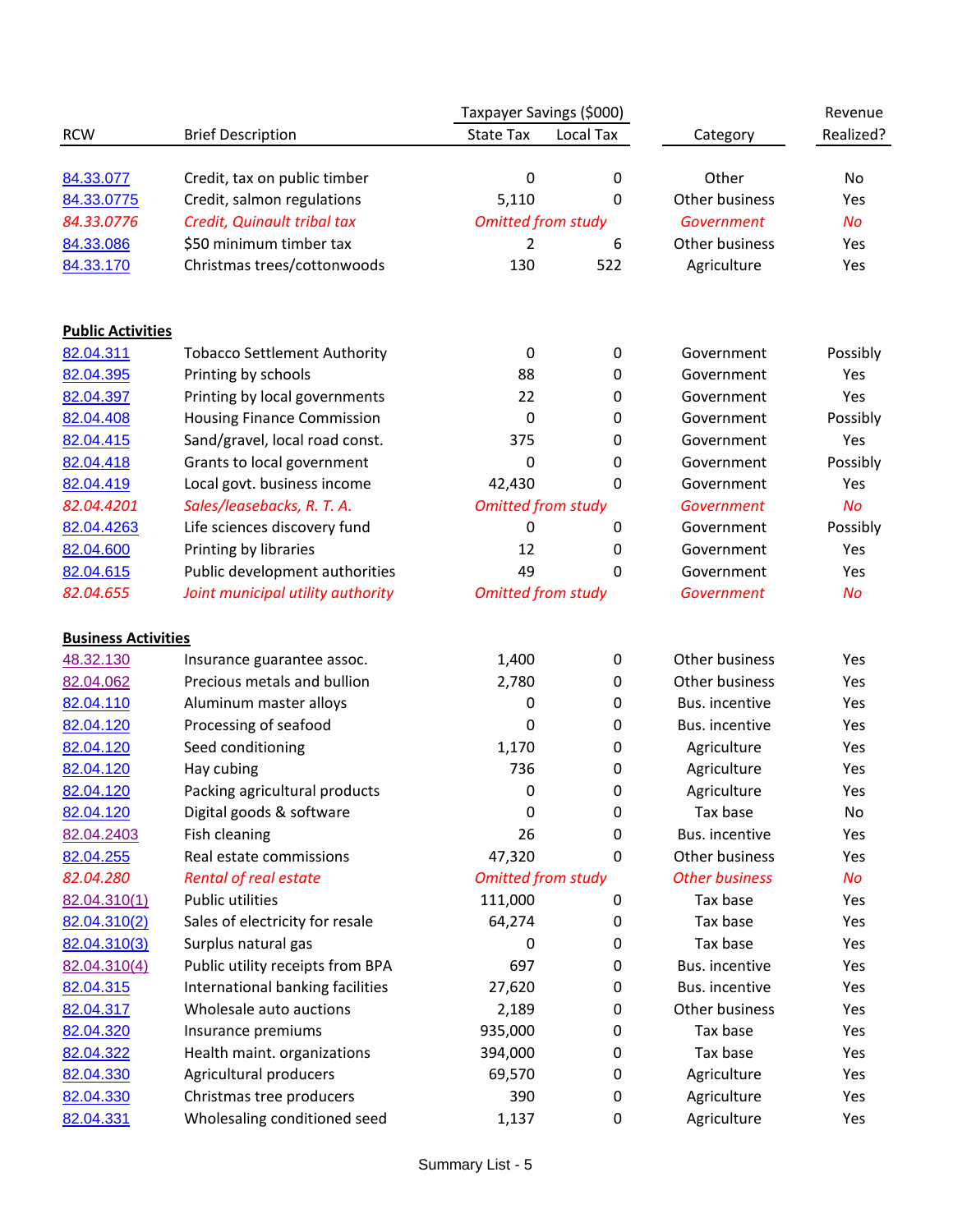|                                |                                    | Taxpayer Savings (\$000)  |             |                       | Revenue         |
|--------------------------------|------------------------------------|---------------------------|-------------|-----------------------|-----------------|
| <b>RCW</b>                     | <b>Brief Description</b>           | <b>State Tax</b>          | Local Tax   | Category              | Realized?       |
|                                |                                    |                           |             |                       |                 |
| 82.04.332                      | Wholesaling of grain               | 10,400                    | 0           | Agriculture           | Yes             |
| 82.04.334                      | Exclusion of standing timber       | 0                         | 0           | Other business        | Yes             |
| 82.04.335                      | Agricultural fairs                 | 1,560                     | 0           | Agriculture           | Yes             |
| 82.04.337                      | Exported processed hops            | 1,600                     | 0           | Agriculture           | Yes             |
| 82.04.340                      | Boxing & wrestling matches         | 175                       | 0           | Tax base              | Yes             |
| 82.04.350                      | Horse racing                       | 3,080                     | 0           | Tax base              | Yes             |
| 82.04.360                      | Income of employees                | 2,949,600                 | 0           | Tax base              | Possibly        |
| 82.04.360                      | Life insurance employees           | 1,508                     | $\pmb{0}$   | Other business        | Yes             |
| 82.04.390                      | <b>Real estate sales</b>           | <b>Omitted from study</b> |             | <b>Tax base</b>       | <b>Unlikely</b> |
| 82.04.392                      | Income from trust accounts         | 1,247                     | $\mathbf 0$ | Other business        | Yes             |
| 82.04.405                      | Credit unions; federal charters    | <b>Omitted from study</b> |             | <b>Other business</b> | <b>No</b>       |
| 82.04.405                      | Credit unions; state charters      | 60,000                    | 0           | Other business        | Possibly        |
| 82.04.416                      | 2nd Narrows bridge                 | 0                         | $\pmb{0}$   | Bus. Incentive        | Yes             |
| 82.04.421                      | <b>Group discount purchases</b>    | <b>Omitted from study</b> |             | <b>Bus.</b> incentive | <b>No</b>       |
| 82.04.422(2)                   | Accommodation sales, autos         | 2,698                     | 0           | Tax base              | Yes             |
| 82.04.424                      | Sellers with limited connection    | 1,633                     | 0           | Other business        | Yes             |
| 82.04.425                      | <b>Accommodation sales</b>         | 300                       | 0           | Tax base              | Yes             |
| 82.04.426                      | Semiconductor microchips           | 0                         | 0           | Bus. incentive        | Yes             |
| 82.04.4261                     | Small bus. innovation grants       | 799                       | 0           | Other business        | Yes             |
| 82.04.4262                     | Technology transfer grants         | 78                        | 0           | Other business        | Yes             |
| 82.04.4266                     | Manufacturing fruit/vegetables     | 4,146                     | 0           | Bus. incentive        | Possibly        |
| 82.04.4267                     | Parking & bus. improvement         | 231                       | 0           | Other business        | Yes             |
| 82.04.4268                     | Manufacturing dairy products       | 3,000                     | 0           | Bus. incentive        | Possibly        |
| 82.04.4269                     | Manufactuing seafood products      | 4,200                     | 0           | Bus. incentive        | Possibly        |
| 82.04.601                      | Cigarette stamping discounts       | 8                         | 0           | Other business        | Yes             |
| 82.04.610                      | Import/export shipments            | 258,740                   | 0           | Commerce              | Yes             |
| 82.04.625                      | <b>Custom farm services</b>        | 140                       | 0           | Agriculture           | Yes             |
| 82.04.627                      | Out-of-state aircraft parts        | <b>Omitted from study</b> |             | <b>Bus.</b> incentive | <b>No</b>       |
| 82.04.629                      | Honey bee products                 | 8                         | 0           | Agriculture           | Yes             |
| 82.04.630                      | <b>Pollination services</b>        | 16                        | 0           | Agriculture           | Yes             |
| 82.04.645                      | Financial institition receipts     | $\mathbf 0$               | 0           | Other business        | No              |
| 82.04.650                      | Investment conduits                | 4,578                     | 0           | Other business        | Yes             |
| 82.04.750                      | Meals for restaurant employees     | 347                       | 0           | Other business        | Yes             |
| 82.32.045(4)                   | Minimum to file excise tax returns | 0                         | 0           | Other business        | No              |
| 82.32.055                      | Waiver of penalties, military      | 0                         | 0           | Other business        | Yes             |
|                                |                                    |                           |             |                       |                 |
| <b>Nonprofit Organizations</b> |                                    |                           |             |                       |                 |
| 82.04.324                      | Blood, bone and tissue banks       | 2,580                     | 0           | Nonprofit - H         | Yes             |
| 82.04.326                      | Organ procurement                  | $\boldsymbol{0}$          | 0           | Nonprofit - H         | Yes             |
| 82.04.327                      | Adult family homes                 | 1,144                     | 0           | Nonprofit - H         | Yes             |
| 82.04.338                      | Services for Hop Commission        | 0                         | 0           | Agriculture           | Yes             |
| 82.04.339                      | Day care by churches               | 1,539                     | 0           | Nonprofit - H         | Yes             |
| 82.04.3395                     | Child care resource/referral       | 110                       | 0           | Nonprofit - H         | Yes             |
| 82.04.355                      | Commuter ride-sharing              | $\pmb{0}$                 | 0           | Other                 | Yes             |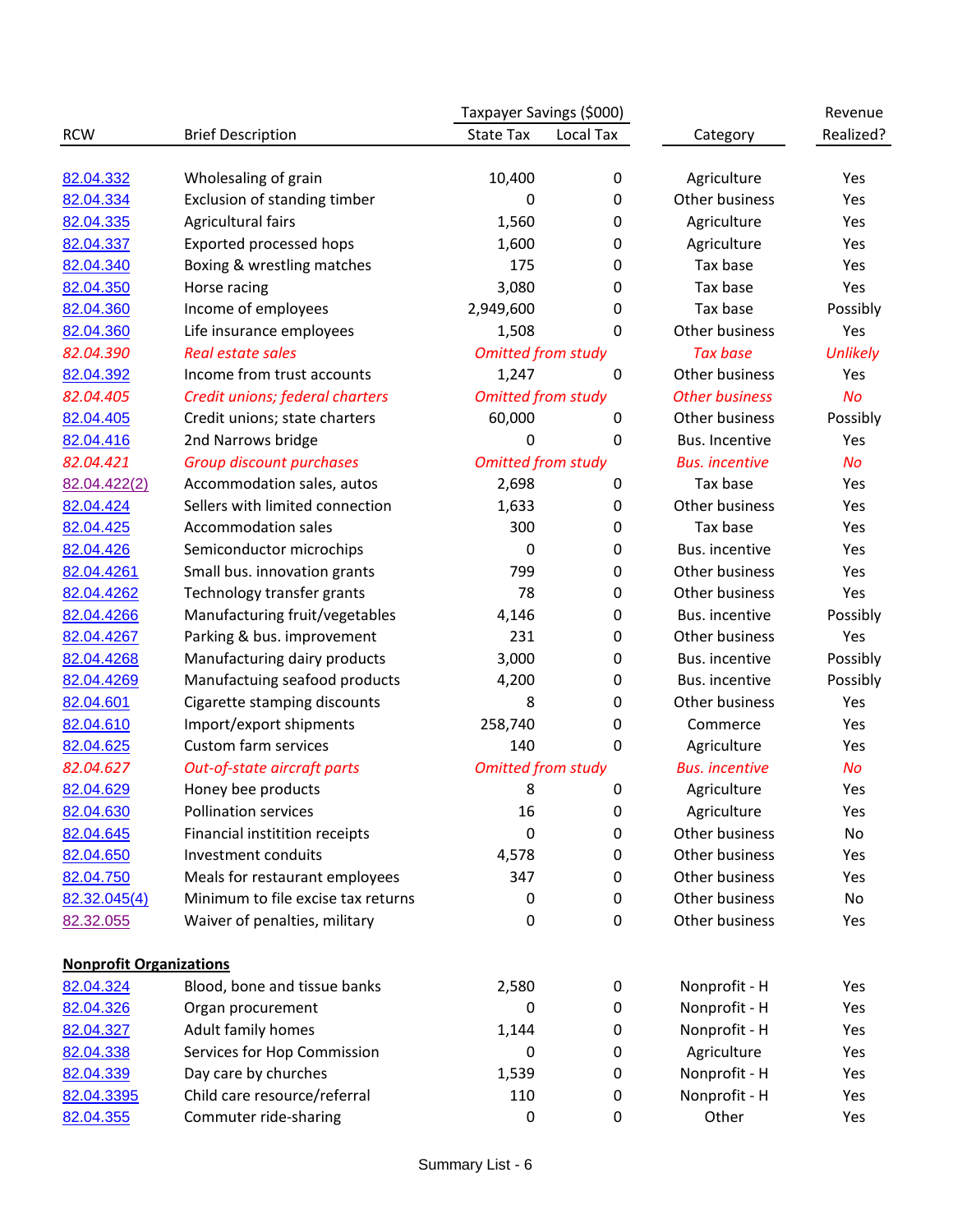|                         |                                                           | Taxpayer Savings (\$000)  |                |                                | Revenue    |  |
|-------------------------|-----------------------------------------------------------|---------------------------|----------------|--------------------------------|------------|--|
| <b>RCW</b>              | <b>Brief Description</b>                                  | <b>State Tax</b>          | Local Tax      | Category                       | Realized?  |  |
|                         |                                                           | 227                       |                |                                |            |  |
| 82.04.363<br>82.04.3651 | Camps & conference centers<br>Nonprofit org. fund-raising | 693                       | $\pmb{0}$<br>0 | Nonprofit - C<br>Nonprofit - O | Yes<br>Yes |  |
| 82.04.367               | Student loan organizations                                | 0                         | 0              | Nonprofit - O                  | Yes        |  |
| 82.04.368               | Credit and debt counseling                                | 0                         | $\pmb{0}$      | Nonprofit - O                  | Yes        |  |
|                         | Fraternal insurance                                       | 6,400                     |                | Other                          | Yes        |  |
| 82.04.370<br>82.04.380  | <b>Red Cross</b>                                          |                           | 0              |                                | <b>No</b>  |  |
|                         |                                                           | <b>Omitted from study</b> |                | Nonprofit - H                  |            |  |
| 82.04.385<br>82.04.399  | Sheltered workshops<br>Academic transcripts               | 4,000                     | $\pmb{0}$      | Nonprofit - H<br>Nonprofit - O | Yes<br>Yes |  |
| 82.04.4251              | Promotion of tourism                                      | 18<br>0                   | 0              | Nonprofit - O                  | Yes        |  |
|                         |                                                           |                           | 0              |                                |            |  |
| 82.04.4264              | Adult boarding homes                                      | 140                       | $\pmb{0}$      | Nonprofit - H                  | Yes        |  |
| 82.04.4265              | Comprehensive cancer centers                              | 0                         | 0              | Nonprofit - H                  | Yes        |  |
| 82.04.4275              | Child welfare services                                    | 2,023                     | 0              | Nonprofit - H                  | Yes        |  |
| 82.04.4277              | Mental health services                                    | 1,415                     | $\pmb{0}$      | Nonprofit - H                  | Yes        |  |
| 82.04.635               | Low-income legal services                                 | 997                       | 0              | Nonprofit - O                  | Yes        |  |
| 82.04.640               | Assessment by vacine assoc.                               | $\mathbf 0$               | 0              | Other business                 | Yes        |  |
| <b>Deductions</b>       |                                                           |                           |                |                                |            |  |
| 82.04.280(6)            | Radio and TV broadcasting                                 | 2,400                     | $\pmb{0}$      | Commerce                       | Yes        |  |
| 82.04.298(2)            | Grocery co-ops                                            | 0                         | $\pmb{0}$      | Bus. incentive                 | Yes        |  |
| 82.04.333               | Small timber harvesters                                   | 400                       | 0              | Other business                 | Yes        |  |
| 82.04.4271              | Youth organization fees                                   | 753                       | 0              | Nonprofit - C                  | Yes        |  |
| 82.04.4272              | Direct mail delivery charges                              | 32                        | 0              | Other business                 | Yes        |  |
| 82.04.4274              | Nonprofit property management                             | 1,444                     | 0              | Tax base                       | Yes        |  |
| 82.04.4281              | Investments, nonfinancial firms                           | 673,000                   | 0              | Tax base                       | Yes        |  |
| 82.04.4281              | Dividends from subsidiaries                               | 0                         | 0              | Tax base                       | Yes        |  |
| 82.04.4282              | Membership dues and fees                                  | 4,883                     | 0              | Nonprofit - O                  | Yes        |  |
| 82.04.4282              | Contributions and donations                               | 4,259                     | 0              | Tax base                       | Yes        |  |
| 82.04.4282              | <b>Tuition fees</b>                                       | 26,620                    | 0              | Nonprofit - O                  | Yes        |  |
| 82.04.4282              | Trade shows                                               | 23                        | 0              | Nonprofit - O                  | Yes        |  |
| 82.04.4282              | Private kindergartens                                     | 0                         | $\pmb{0}$      | Nonprofit - O                  | Yes        |  |
| 82.04.4282              | <b>Endowment funds</b>                                    | 0                         | 0              | Tax base                       | Yes        |  |
| 82.04.4283              | <b>Cash discounts</b>                                     | <b>Omitted from study</b> |                | <b>Tax base</b>                | <b>No</b>  |  |
| 82.04.4284              | Credit losses                                             | 18,815                    | 0              | Other business                 | Yes        |  |
| 82.04.4285              | Motor fuel taxes                                          | 21,565                    | 0              | Tax base                       | Yes        |  |
| 82.04.4286              | <b>Constitutional deductions</b>                          | <b>Omitted from study</b> |                | <b>Commerce</b>                | <b>No</b>  |  |
| 82.04.4287              | Horticultural products                                    | 3,029                     | 0              | Agriculture                    | Yes        |  |
| 82.04.4289              | Nursing homes                                             | 13,058                    | 0              | Nonprofit - H                  | Yes        |  |
| 82.04.4291              | Intergovernmental charges                                 | 0                         | 0              | Government                     | Yes        |  |
| 82.04.4292              | Interest on real estate loans                             | 105,390                   | 0              | Other business                 | Yes        |  |
| 82.04.4293              | Interest on govt. obligations                             | 9,850                     | 0              | Government                     | Yes        |  |
| 82.04.4294              | Interest on agricultural loans                            | 8,526                     | 0              | Agriculture                    | Yes        |  |
| 82.04.4295              | Manuf. completed in Wash.                                 | 25,986                    | $\pmb{0}$      | Bus. incentive                 | Yes        |  |
| 82.04.4296              | Funeral home reimbursement                                | 56                        | 0              | Other business                 | Yes        |  |
| 82.04.4297              | Govt. grants to nonprofits                                | 242,204                   | 0              | Nonprofit - H                  | Yes        |  |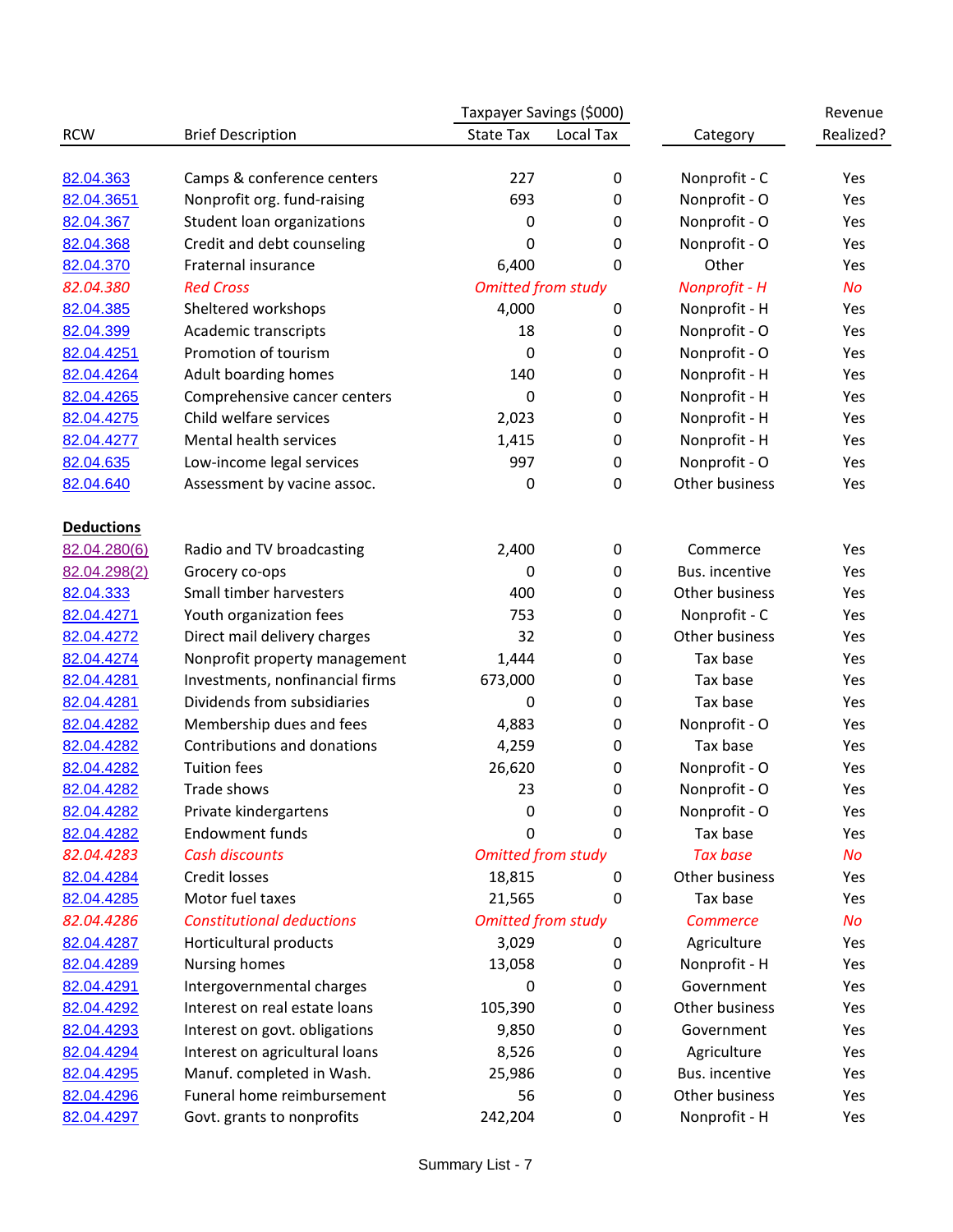|                               |                                              | Taxpayer Savings (\$000)  |           |                 | Revenue   |
|-------------------------------|----------------------------------------------|---------------------------|-----------|-----------------|-----------|
| <b>RCW</b>                    | <b>Brief Description</b>                     | <b>State Tax</b>          | Local Tax | Category        | Realized? |
|                               |                                              |                           |           |                 |           |
| 82.04.4298                    | Condo maintenance fees                       | 22,642                    | 0         | Other business  | Yes       |
| 82.04.4311                    | Public & nonprofit hospitals                 | 206,000                   | 0         | Nonprofit - H   | Yes       |
| 82.04.432                     | Municipal sewer charges                      | 3,802                     | 0         | Government      | Yes       |
| 82.04.4322                    | Arts organizations - govt. grants            | 8,993                     | 0         | Nonprofit - A   | Yes       |
| 82.04.4324                    | Arts organizations - mfd. items              | included above            |           | Nonprofit - A   | Yes       |
| 82.04.4326                    | Arts organizations - tuitions                | included above            |           | Nonprofit - A   | Yes       |
| 82.04.4327                    | Arts organizations - business income         | included above            |           | Nonprofit - A   | Yes       |
| 82.04.433                     | Fuel for commercial vessels                  | 5,805                     | $\pmb{0}$ | Other business  | Yes       |
| 82.04.4331                    | Health insurance, med. claims                | <b>Omitted from study</b> |           | <b>Tax base</b> | <b>No</b> |
| 82.04.4332                    | Foreign branch campuses                      | 0                         | 0         | Nonprofit - O   | Yes       |
| 82.04.4334                    | Sale of alternative fuel                     | 179                       | 0         | Bus. incentive  | Yes       |
| 82.04.4337                    | Adult boarding homes, Medicaid               | 3,148                     | 0         | Other business  | Yes       |
| 82.04.4338                    | Auxiliary power, diesel trucks               | 0                         | 0         | Other business  | Yes       |
| 82.04.4339                    | Salmon restoration grants                    | 776                       | 0         | Other business  | Yes       |
| 82.04.43391                   | Interest on loans for aircraft               | 0                         | 0         | Bus. incentive  | Possibly  |
| 82.04.540(2)                  | Wages paid for clients                       | 3,468                     | 0         | Tax base        | Possibly  |
| 82.04.620                     | Physician admin. of pres. drugs              | 3,600                     | 0         | Other business  | Yes       |
|                               |                                              |                           |           |                 |           |
| <b>Differential Tax Rates</b> |                                              |                           |           |                 |           |
| 82.04.240(2)                  | Semiconductor materials                      | $\mathbf 0$               | $\pmb{0}$ | Bus. incentive  | Yes       |
| 82.04.2404                    | Semiconductor materials                      | 0                         | 0         | Bus. incentive  | Yes       |
| 82.04.250(1)                  | Retailing                                    | 47,392                    | 0         | Other business  | Yes       |
| 82.04.250(3)                  | Certified aircraft repair                    | 1,316                     | 0         | Bus. incentive  | Yes       |
| 82.04.260(1a)                 | Manufacturers of flour and oil               | 342                       | 0         | Agriculture     | Yes       |
| 82.04.260(1b)                 | Processing of seafood                        | 3,716                     | 0         | Bus. incentive  | Yes       |
| 82.04.260(1c)                 | Manuf. dairy products                        | 2,733                     | 0         | Other business  | Yes       |
| 82.04.260(1d)                 | Manuf. fruit & vegetables                    | 10,529                    | 0         | Other business  | Yes       |
| 82.04.260(1f)                 | Manuf. wood biomas fuel                      | 0                         | 0         | Bus. incentive  | Yes       |
| 82.04.260(2)                  | Processing dry peas                          | 403                       | 0         | Agriculture     | Yes       |
| 82.04.260(3)                  | Nonprofit R&D                                | 0                         | $\pmb{0}$ | Bus. incentive  | Yes       |
| 82.04.260(4)                  | Processing meat                              | 40,339                    | 0         | Agriculture     | Yes       |
| 82.04.260(5)                  | Travel agents                                | 22,606                    | 0         | Other business  | Yes       |
| 82.04.260(6)                  | Charter and freight brokers                  | 8,681                     | 0         | Bus. incentive  | Yes       |
| 82.04.260(7)                  | Stevedoring                                  | 23,025                    | 0         | Bus. incentive  | Yes       |
| 82.04.260(9)                  | Insurance agents                             | 52,195                    | 0         | Other business  | Yes       |
| 82.04.260(11)                 | Manuf. commercial airplanes                  | 160,061                   | 0         | Bus. incentive  | Yes       |
| 82.04.260(12)                 | Manuf. timber/wood products                  | 25,358                    | 0         | Bus. incentive  | Yes       |
| 82.04.260(13)                 | Services for salmon canners                  | 398                       | 0         | Bus. incentive  | Yes       |
| 82.04.260(14)                 | Printing/publishing newspapers               | 1,575                     | 0         | Other business  | Yes       |
| 82.04.272                     | Resellers of prescription drugs              | 29,115                    | 0         | Bus. incentive  | Yes       |
| 82.04.290(1)                  | International investment mgmt.               | 23,053                    | 0         | Bus. incentive  | Yes       |
| 82.04.290(3)                  | Aerospace product development                | 3,019                     | 0         | Bus. incentive  | Yes       |
| 82.04.29002(2a)               | Temp. 0.3% rate, hospitals                   | 59,005                    | 0         | Other business  | Yes       |
|                               | 82.04.29002(2b) Temp. 0.3% rate, science R&D | 898                       | 0         | Other business  | Yes       |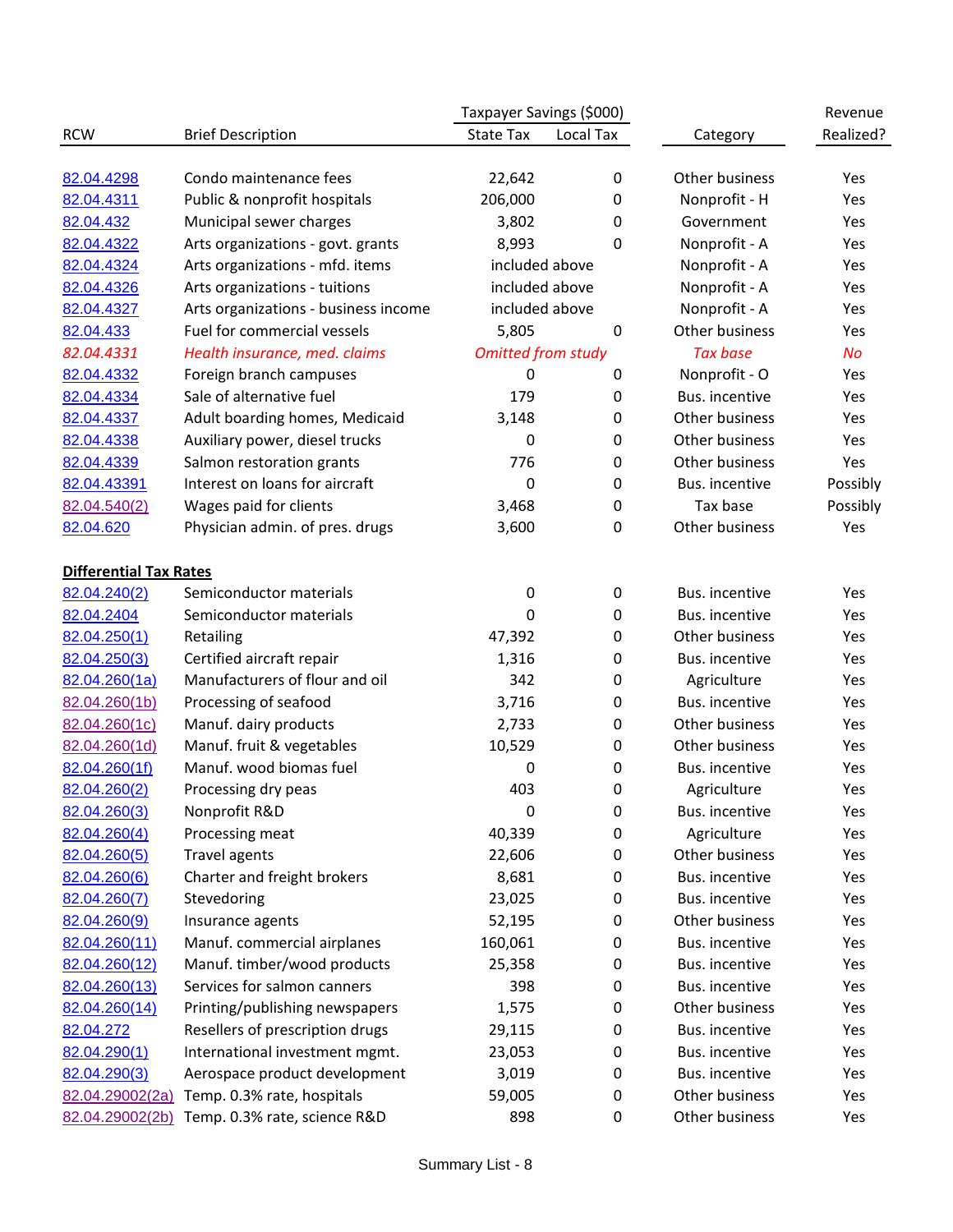|                           |                                            | Taxpayer Savings (\$000)    |           |                 | Revenue        |
|---------------------------|--------------------------------------------|-----------------------------|-----------|-----------------|----------------|
| <b>RCW</b>                | <b>Brief Description</b>                   | <b>State Tax</b>            | Local Tax | Category        | Realized?      |
|                           |                                            |                             |           |                 |                |
| 82.04.2905                | Child care                                 | 2,524                       | 0         | Other business  | Yes            |
| 82.04.2906                | Chemical dependency                        | 90                          | 0         | Other business  | Yes            |
| 82.04.2907                | Royalty income                             | 34,791                      | 0         | Other business  | Possibly       |
| 82.04.2908                | Adult boarding homes                       | 15,748                      | 0         | Other business  | Yes            |
| 82.04.2909                | Aluminum smelting                          | 0                           | 0         | Bus. incentive  | Yes            |
| 82.04.294                 | Manuf. solar energy systems                | 0                           | 0         | Bus. incentive  | Yes            |
| <b>Credits</b>            |                                            |                             |           |                 |                |
| 82.04.427                 | Pollution control facilities               | 3,000                       | 0         | Other business  | Possibly       |
| 82.04.4333                | Job training services                      | 0                           | 0         | Bus. incentive  | Yes            |
| 82.04.434                 | Testing and safety labs                    | 0                           | 0         | Bus. incentive  | Yes            |
| 82.04.440(2&3)            | Multiple activities, instate               | 286,000                     | 0         | Commerce        | Yes            |
| 82.04.440(4)              | Multiple activities, interstate            | 2,593                       | 0         | Commerce        | Yes            |
| 82.04.4451                | Small business credit                      | 91,600                      | 0         | Other business  | Yes            |
| 82.04.4452                | High technology R&D                        | 60,710                      | 0         | Bus. Incentive  | Yes            |
| 82.04.44525               | International services                     | 9                           | 0         | Bus. incentive  | Yes            |
| 82.04.4461                | Aerospace product development              | 155,531                     | 0         | Bus. incentive  | Yes            |
| 82.04.4463                | Airplane manufacturing facilities          | 8,000                       | 0         | Bus. incentive  | Yes            |
| 82.04.447                 | Nat. gas for DSI customers                 | 0                           | 0         | Bus. incentive  | Yes            |
| 82.04.448                 | Semiconductor manuf. jobs                  | 0                           | 0         | Bus. incentive  | Yes            |
| 82.04.4481                | Aluminum smelter facilities                | 0                           | 0         | Bus. incentive  | Yes            |
| 82.04.4482                | Power for aluminum smelters                | 0                           | 0         | Bus. incentive  | Yes            |
| 82.04.4485                | Hospital patient lifting devices           | 0                           | 0         | Bus. incentive  | Yes            |
| 82.04.4486                | Tax on carb. beverage syrup                | 16,403                      | 0         | Other business  | Yes            |
| 82.04.449                 |                                            | 66                          |           | Bus. incentive  | Yes            |
|                           | Workforce training costs<br>Forest biomass | 262                         | 0         | Bus. incentive  |                |
| 82.04.4494                |                                            |                             | 0         |                 | Yes            |
| 82.62.030                 | New jobs in rural counties                 | 2,032                       | 0         | Bus. incentive  | Yes            |
| 82.70.020                 | Commute trip reduction                     | 3,568                       | 0         | Other           | Yes            |
| 82.73.030                 | Commercial area revitalization             | 1,469                       | 0         | Other           | Yes            |
|                           |                                            | <b>OTHER BUSINESS TAXES</b> |           |                 |                |
| <b>Public Utility Tax</b> |                                            |                             |           |                 |                |
| 35.58.560                 | <b>Transit deduction for Metro</b>         | 1,640                       | 0         | Government      | Yes            |
| 82.16.020(1d)             | Urban transportation                       | 13,000                      | 0         | Other business  | Yes            |
| 82.16.020(1e)             | Vessels $<$ 65 ft.                         | 80                          | 0         | Other business  | Yes            |
| 82.16.020(1h)             | Transportation of logs                     | 900                         | 0         | Other business  | Yes            |
| 82.16.040                 | \$2,000 monthly minimum                    | 2,852                       | 0         | Other business  | Yes            |
| 82.16.0421                | Electrolyte processors                     | 0                           | 0         | Bus. incentive  | Yes            |
| 82.16.045                 | Credit, pollution control facilities       | 0                           | 0         | Other business  | Possibly       |
| 82.16.046                 | <b>2nd Narrows bridge</b>                  | <b>Omitted from study</b>   |           | <b>Tax base</b> | <b>No</b>      |
| 82.16.047                 | Ride-sharing & special needs               | 874                         | 0         | Other           | Yes            |
| 82.16.0491                | Credit, rural elec. contributions          | 0                           | 0         | Other business  | N <sub>o</sub> |
| 82.16.0495                | Credit, DSI customers                      | 0                           | 0         | Bus. incentive  | Yes            |
| 82.16.0497                | Credit for billing discounts               | 5,000                       | 0         | Other business  | Yes            |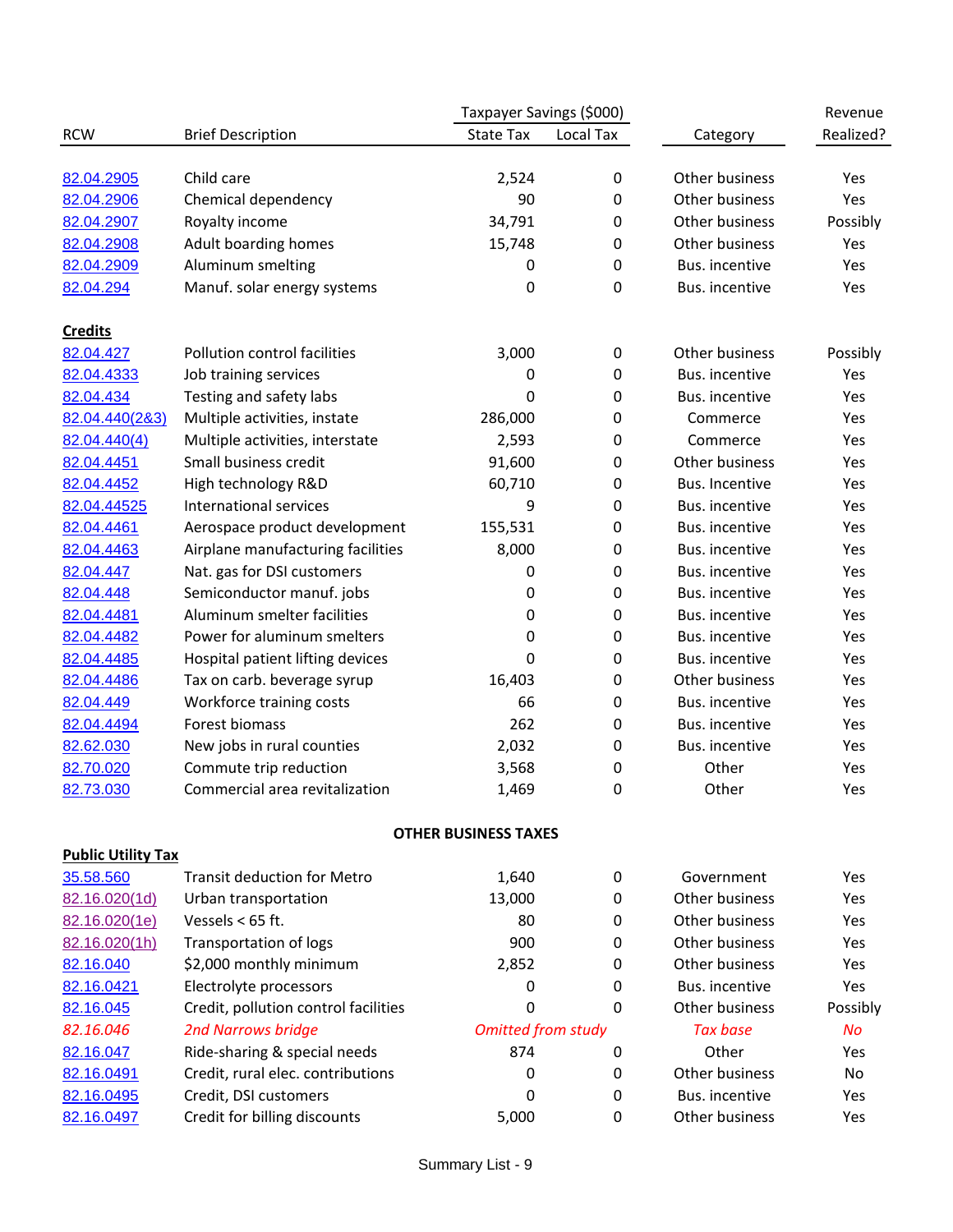|                               |                                     | Taxpayer Savings (\$000)  |           |                       | Revenue   |
|-------------------------------|-------------------------------------|---------------------------|-----------|-----------------------|-----------|
| <b>RCW</b>                    | <b>Brief Description</b>            | <b>State Tax</b>          | Local Tax | Category              | Realized? |
|                               |                                     |                           |           |                       |           |
| 82.16.0498                    | Power for aluminum smelters         | 0                         | 0         | Bus. incentive        | Yes       |
| 82.16.050(1)                  | Municipal receipts from taxes       | 1,512                     | 0         | Tax base              | Yes       |
| 82.16.050(2)                  | Sales for resale                    | 5,600                     | 0         | Tax base              | Yes       |
| 82.16.050(3)                  | Joint utility services              | 18,360                    | 0         | Tax base              | Yes       |
| 82.16.050(4)                  | <b>Cash discounts</b>               | <b>Omitted from study</b> |           | <b>Tax base</b>       | <b>No</b> |
| 82.16.050(5)                  | Credit losses                       | 4,200                     | 0         | Other business        | Yes       |
| 82.16.050(6)                  | <b>Constitutional exemptions</b>    | <b>Omitted from study</b> |           | <b>Commerce</b>       | No        |
| 82.16.050(6)                  | Interstate transport., instate      | 59,682                    | 0         | Commerce              | Yes       |
| 82.16.050(7)                  | Irrigation water                    | 2,318                     | 0         | Agriculture           | Yes       |
| 82.16.050(8)                  | Interstate transp., thru freight    | 0                         | 0         | Commerce              | No        |
| 82.16.050(9)                  | Shipments to ports                  | 0                         | 0         | Agriculture           | No        |
| 82.16.050(10)                 | Farm products shipped to ports      | 2,286                     | 0         | Agriculture           | Yes       |
| 82.16.050(11)                 | Exported/resold electric power      | 130,000                   | 0         | Tax base              | Yes       |
| 82.16.050(12)                 | Water associations                  | 720                       | 0         | Nonprofit - O         | Yes       |
| 82.16.050(13)                 | Processing/disposing sewerage       | 15,225                    | 0         | Tax base              | Yes       |
| 82.16.050(14)                 | Transit improvements                | 820                       | 0         | Government            | Yes       |
| 82.16.053                     | Electric power, rural areas         | 2,600                     | 0         | Other business        | Yes       |
| 82.16.055                     | Cogeneration/renew. resources       | 0                         | 0         | Bus. incentive        | Yes       |
| 82.16.130                     | Renewable energy resources          | 2,413                     | 0         | Bus. incentive        | Yes       |
| 82.16.300                     | Hauling farm products for relatives | 0                         | 0         | Agriculture           | Yes       |
| 82.16.305                     | Joint municipal utility authority   | <b>Omitted from study</b> |           | Government            | <b>No</b> |
| 82.32.045(4)                  | \$24,000 minimum for filing         | <b>Omitted from study</b> |           | <b>Other business</b> | No        |
| 82.70.020                     | Credit, commute trip reduction      | 186                       | 0         | Other                 | Yes       |
| 82.73.030                     | Commercial area revitalization      | 0                         | 0         | Other                 | Yes       |
| <b>Insurance Premiums Tax</b> |                                     |                           |           |                       |           |
| 48.14.020                     | Title insurance                     | 10,402                    | 0         | Tax base              | Yes       |
| 48.14.020(3)                  | Ocean marine insurance              | 3,645                     | 0         | Bus. incentive        | Yes       |
| 48.14.0201(6a)                | Medicare receipts                   | 75,952                    | 0         | Other business        | Yes       |
| 48.14.0201(6b)                | Wash. Basic Health Care             | 10,144                    | 0         | Other business        | Yes       |
| 48.14.0201(6c)                | Dentistry                           | 23,116                    | 0         | Other business        | Yes       |
| 48.14.021                     | Pensions, annuities, etc.           | 167,241                   | 0         | Tax base              | Yes       |
| 48.14.022                     | Health insurance, Wash. Pool        | 1,825                     | 0         | Other business        | Yes       |
| 48.32.145                     | Insurance guarantee fees            | 15,082                    | 0         | Other business        | Yes       |
| 48.36A.240                    | Fraternal benefit societies         | 7,689                     | 0         | Nonprofit - C         | Yes       |
| <b>Parimutuel Tax</b>         |                                     |                           |           |                       |           |
| 67.16.105(1)                  | Nonprofit horse races               | 30                        | 0         | Other business        | Yes       |
| 67.16.105(2)                  | Differential parimutuel tax rates   | <b>Omitted from study</b> |           | <b>Other business</b> | No        |
| <b>Refuse Collection Tax</b>  |                                     |                           |           |                       |           |
| 82.18.050                     | <b>Federal government</b>           | <b>Omitted from study</b> |           | <b>Government</b>     | No        |

# **Litter Tax**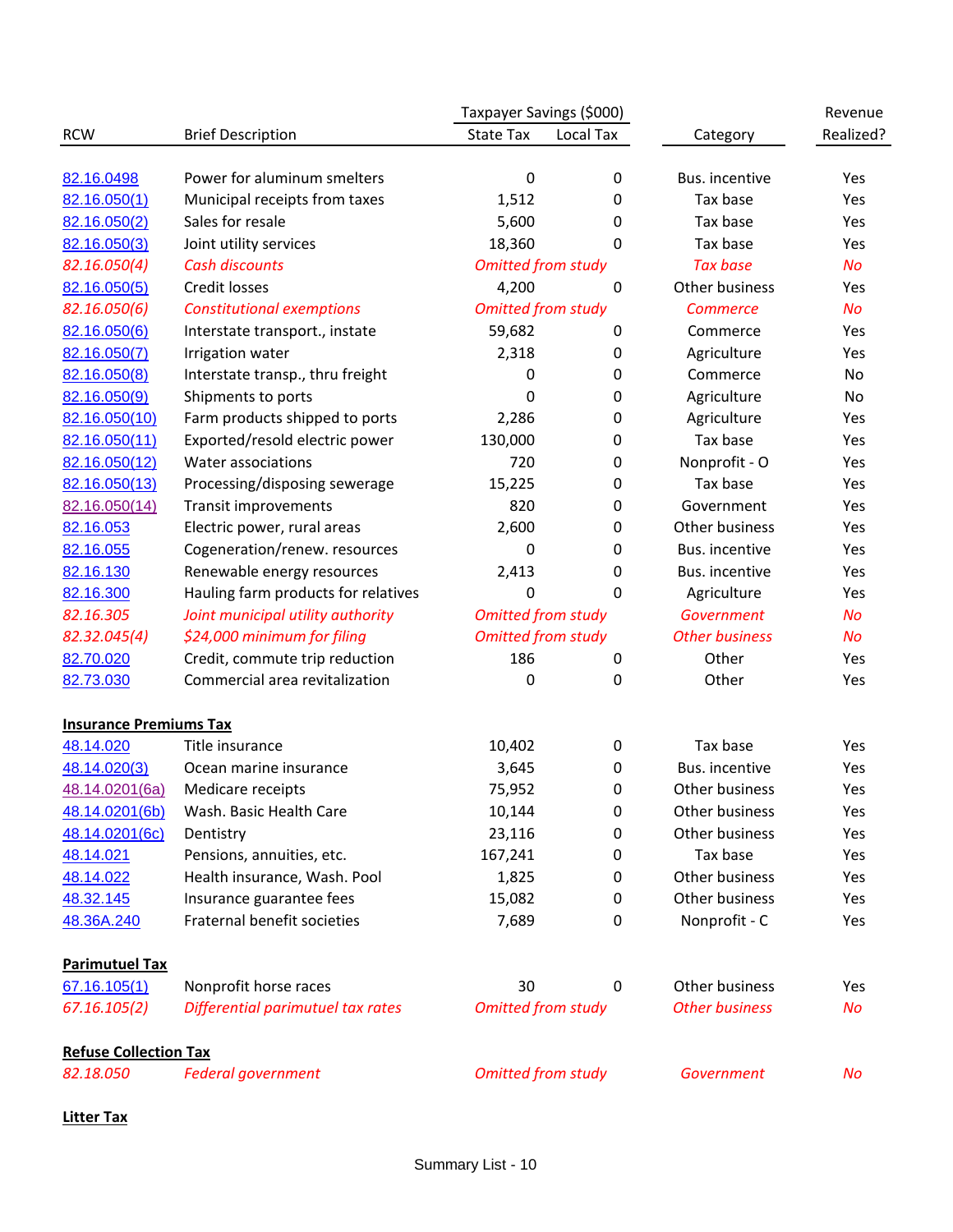|                                |                                    | Taxpayer Savings (\$000)  |           |                    | Revenue         |
|--------------------------------|------------------------------------|---------------------------|-----------|--------------------|-----------------|
| <b>RCW</b>                     | <b>Brief Description</b>           | <b>State Tax</b>          | Local Tax | Category           | Realized?       |
|                                |                                    |                           |           |                    |                 |
| 82.19.050(1)                   | Products shipped out of state      | 1,468                     | 0         | Tax base           | Yes             |
| 82.19.050(2)                   | Agricultural products              | 1,964                     | 0         | Agriculture        | Yes             |
| 82.19.050(3)                   | Grocery co-ops                     | 0                         | 0         | Bus. Incentive     | Yes             |
| 82.19.050(4)                   | Food & beverages on-premises       | 1,302                     | 0         | Tax base           | Yes             |
| 82.19.050(5)                   | Caterers                           | 4                         | 0         | Other business     | Yes             |
| <b>Hazardous Substance Tax</b> |                                    |                           |           |                    |                 |
| 82.21.040(1)                   | Successive uses                    | 167,373                   | 0         | Tax base           | Yes             |
| 82.21.040(2)                   | <b>Domestic uses</b>               | <b>Omitted from study</b> |           | <b>Individuals</b> | <b>No</b>       |
| 82.21.040(3)                   | Minimal amounts                    | 14                        | 0         | Other business     | Yes             |
| 82.21.040(4)                   | Alumina & natural gas              | <b>Omitted from study</b> |           | <b>Tax base</b>    | <b>No</b>       |
| 82.21.040(5)                   | <b>Constitutional exemption</b>    | <b>Omitted from study</b> |           | <b>Tax base</b>    | <b>No</b>       |
| 82.21.040(6)                   | Uses prior to 3/1/1989             | <b>Omitted from study</b> |           | <b>Tax base</b>    | <b>No</b>       |
| 82.21.050(1)                   | Exports in vehicle fuel tanks      | 30,435                    | 0         | Tax base           | Yes             |
| 82.21.050(2)                   | Taxes paid in other states         | <b>Omitted from study</b> |           | <b>Tax base</b>    | <b>No</b>       |
| <b>Petroleum Products Tax</b>  |                                    |                           |           |                    |                 |
| 82.23A.010(1)                  | Exclusion of crude oil             | $\mathbf 0$               | 0         | Tax base           | No              |
| 82.23A.010(1)                  | Exclusion of liquified gasses      | 0                         | 0         | Other business     | No              |
| 82.23A.030(1)                  | Successive uses of petroleum       | 0                         | 0         | Tax base           | No              |
| 82.23A.030(2)                  | Domestic uses of petroleum         | <b>Omitted from study</b> |           | <b>Individuals</b> | <b>No</b>       |
| 82.23A.030(3)                  | <b>Constitutional exemptions</b>   | <b>Omitted from study</b> |           | <b>Commerce</b>    | No              |
| 82.23A.030(4)                  | Petroleum used prior to 7/1/89     | <b>Omitted from study</b> |           | <b>Tax base</b>    | No              |
| 82.23A.030(5)                  | Fuel used in processing            | 0                         | 0         | Tax base           | No              |
| 82.23A.030(6)                  | Exported petroleum products        | 0                         | 0         | Tax base           | No              |
| 82.23A.030(7)                  | Packaged petroleum products        | <b>Omitted from study</b> |           | <b>Tax base</b>    | No              |
| 82.23A.040(1)                  | Petroleum in vehicle fuel tanks    | 0                         | 0         | Tax base           | No              |
| 82.23A.040(2)                  | Credit, taxes in other states      | <b>Omitted from study</b> |           | <b>Commerce</b>    | No              |
| <b>Oil Spill Tax</b>           |                                    |                           |           |                    |                 |
| 82.23B.030                     | Secondary transportation           | 0                         | 0         | Tax base           | Yes             |
| 82.23B.040                     | <b>Exported petroleum products</b> | <b>Omitted from study</b> |           | <b>Tax base</b>    | <b>Unlikely</b> |
| 82.23B.045                     | Credit, nonfuel uses               | 389                       | 0         | Tax base           | Yes             |
| <b>Enhanced Food Fish Tax</b>  |                                    |                           |           |                    |                 |
| 82.27.010                      | Tuna, mackerel & jack              | 578                       | 0         | Other business     | Yes             |
| 82.27.020(2)                   | Deduction, one-half of fish tax    | <b>Omitted from study</b> |           | <b>Tax base</b>    | <b>No</b>       |
| 82.27.020(4)                   | Differential fish tax rates        | 4,864                     | 0         | Other business     | Yes             |
| 82.27.030(1&3)                 | Imported frozen/packaged fish      | 19,547                    | 0         | Tax base           | Possibly        |
| 82.27.030(2)                   | Commercial fish & shellfish        | 5,888                     | 0         | Tax base           | Yes             |
| 82.27.040                      | Credit, taxes in other states      | <b>Omitted from study</b> |           | <b>Tax base</b>    | No              |
|                                |                                    |                           |           |                    |                 |
| <b>Soft Drinks Syrup Tax</b>   |                                    |                           |           |                    |                 |
| 82.64.030(1)                   | Successive possession              | $\mathbf 0$               | 0         | Tax base           | Yes             |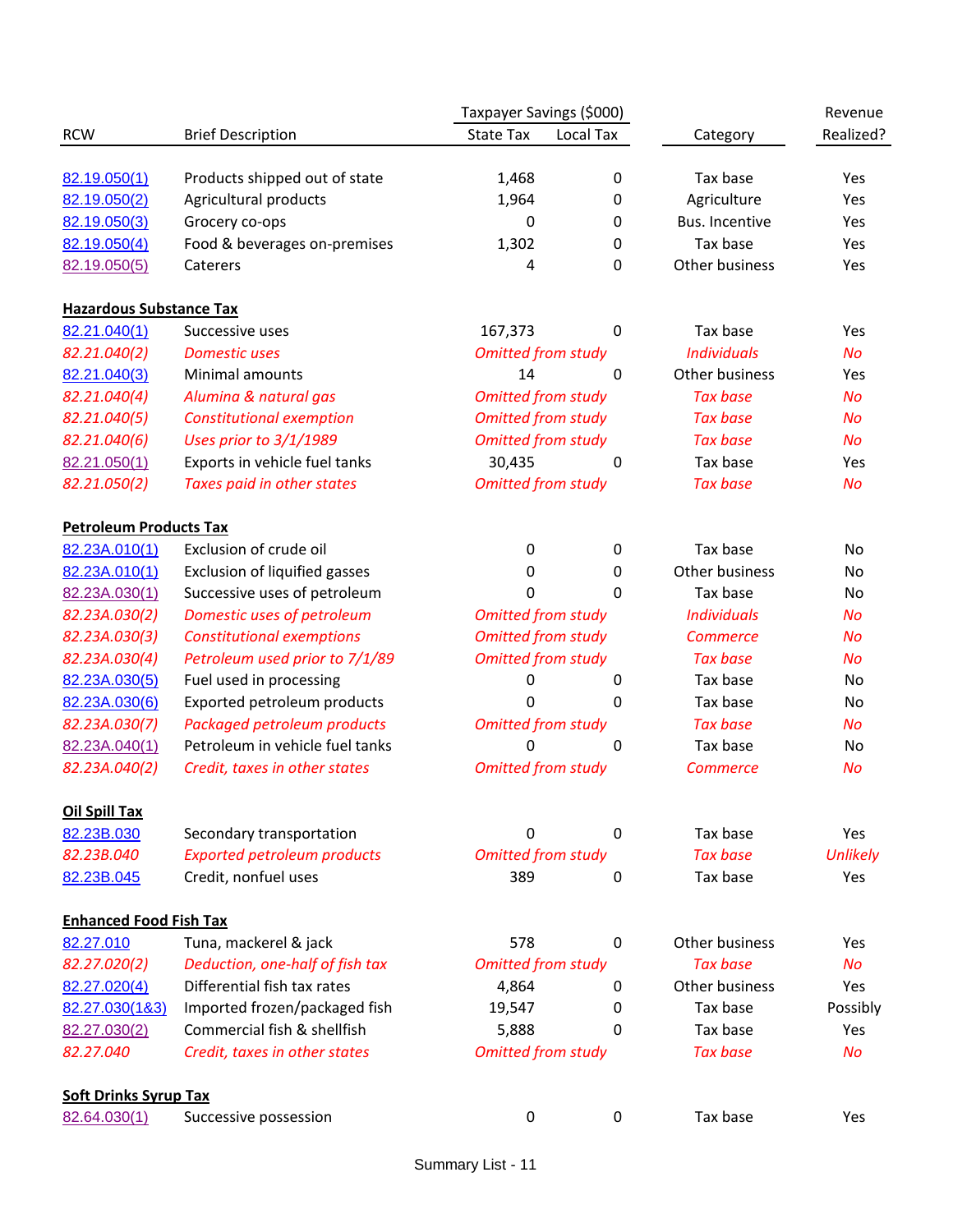|                                        |                                     | Taxpayer Savings (\$000)                      |                |                 | Revenue   |
|----------------------------------------|-------------------------------------|-----------------------------------------------|----------------|-----------------|-----------|
| <b>RCW</b>                             | <b>Brief Description</b>            | <b>State Tax</b>                              | Local Tax      | Category        | Realized? |
|                                        |                                     |                                               |                |                 |           |
| 82.64.030(2)                           | <b>Exported syrup</b>               | <b>Omitted from study</b>                     |                | <b>Tax base</b> | No        |
| 82.64.030(3)                           | Trademarked syrup                   | 0                                             | $\mathbf 0$    | Tax base        | Yes       |
| 82.64.030(4)                           | Syrup used prior to 6/1/91          | <b>Omitted from study</b>                     |                | <b>Tax base</b> | <b>No</b> |
| 82.64.040                              | Credit, taxes in other states       | <b>Omitted from study</b>                     |                | <b>Tax base</b> | <b>No</b> |
|                                        |                                     | <b>RETAIL SALES AND USE TAX</b>               |                |                 |           |
| <b>Farm Products</b>                   |                                     | (NOTE: Companion use tax statutes not listed) |                |                 |           |
| 82.04.050(3e)                          | Farm horticultural services         | 10,400                                        | 2,580          | Agriculture     | Yes       |
| 82.04.050(9)                           | Feed and seed                       | 117,990                                       | 28,920         | Agriculture     | Yes       |
| 82.04.050(9)                           | Fertilizer and chemical spray       | 118,730                                       | 29,410         | Agriculture     | Yes       |
| 82.04.050(9)                           | Pollination agents                  | 30                                            | 8              | Agriculture     | Yes       |
| 82.04.213                              | Christmas tree production           | 898                                           | 334            | Agriculture     | Yes       |
| 82.08.0204                             | Honey bees                          | 8                                             | $\overline{2}$ | Agriculture     | Yes       |
| 82.08.0257                             | Farm auction sales                  | 5,261                                         | 1,300          | Agriculture     | Yes       |
| 82.08.0259                             | Breeding livestock and cattle       | 16,473                                        | 4,562          | Agriculture     | Yes       |
| 82.08.0267                             | Poultry used in production          | 333                                           | 83             | Agriculture     | Yes       |
| 82.08.0272                             | Semen, artificial insemination      | 520                                           | 128            | Agriculture     | Yes       |
| 82.08.02745                            | Farm-worker housing                 | 1,100                                         | 280            | Agriculture     | Yes       |
| 82.08.0277                             | Pollen                              | 44                                            | 12             | Agriculture     | Yes       |
| 82.08.0288                             | Leased irrigation equipment         | 1,990                                         | 492            | Agriculture     | Yes       |
| 82.08.0294                             | Fish feed for aquaculture           | 100                                           | 38             | Agriculture     | Yes       |
| 82.08.0296                             | Livestock feed                      | 186                                           | 46             | Agriculture     | Yes       |
| 82.08.0311                             | Horticultural packing materials     | 694                                           | 172            | Agriculture     | Yes       |
| 82.08.855                              | Repair/parts for farm machinery     | 28,363                                        | 10,036         | Agriculture     | Yes       |
| 82.08.865                              | Diesel fuel used on farms           | 21,579                                        | 8,023          | Agriculture     | Yes       |
| 82.08.880                              | Medicine for livestock              | 3,200                                         | 1,190          | Agriculture     | Yes       |
| 82.08.890                              | Livestock nutrient management       | 0                                             | 0              | Agriculture     | Yes       |
| 82.08.900                              | Anaerobic digesters for dairies     | 380                                           | 94             | Agriculture     | Yes       |
| 82.08.910                              | Gas to heat chicken barns           | 2,232                                         | 552            | Agriculture     | Yes       |
| 82.08.920                              | Bedding materials for chickens      | 558                                           | 138            | Agriculture     | Yes       |
|                                        |                                     |                                               |                |                 |           |
| <b>Producer Goods</b><br>82.04.050(1d) | Ferrosilicon                        | 0                                             | $\mathbf 0$    | Bus. incentive  | Yes       |
| 82.04.050(1a)                          | Competitive telephone service       | 46,236                                        | 16,813         | Bus. incentive  | Yes       |
| 82.04.050(1a)                          | <b>Extended warranties</b>          | 86,510                                        | 32,160         | Bus. incentive  | Yes       |
| 82.08.0208                             | Digital codes                       | 200                                           | 74             | Other business  | Yes       |
| 82.08.02081                            | Audio/video programming             | 17,864                                        | 6,372          | Other business  | Yes       |
| 82.08.02082                            | Digital goods/automated service     | 283                                           | 104            | Other business  | Yes       |
| 82.08.02087                            | Digital goods/services, business    | 3,867                                         | 1,438          | Other business  | Yes       |
| 82.08.02088                            | Digital goods/services              | 200                                           | 74             | Other business  | Yes       |
| 82.08.0252                             | Sales subject to public utility tax | 148,205                                       | 133,705        | Tax base        | Yes       |
| 82.08.02565                            | Manufacturing machinery             | 472,329                                       | 177,021        | Bus. incentive  | Yes       |
| 82.08.02566                            | Prototypes of aircraft parts        | 753                                           | 278            | Bus. incentive  | Yes       |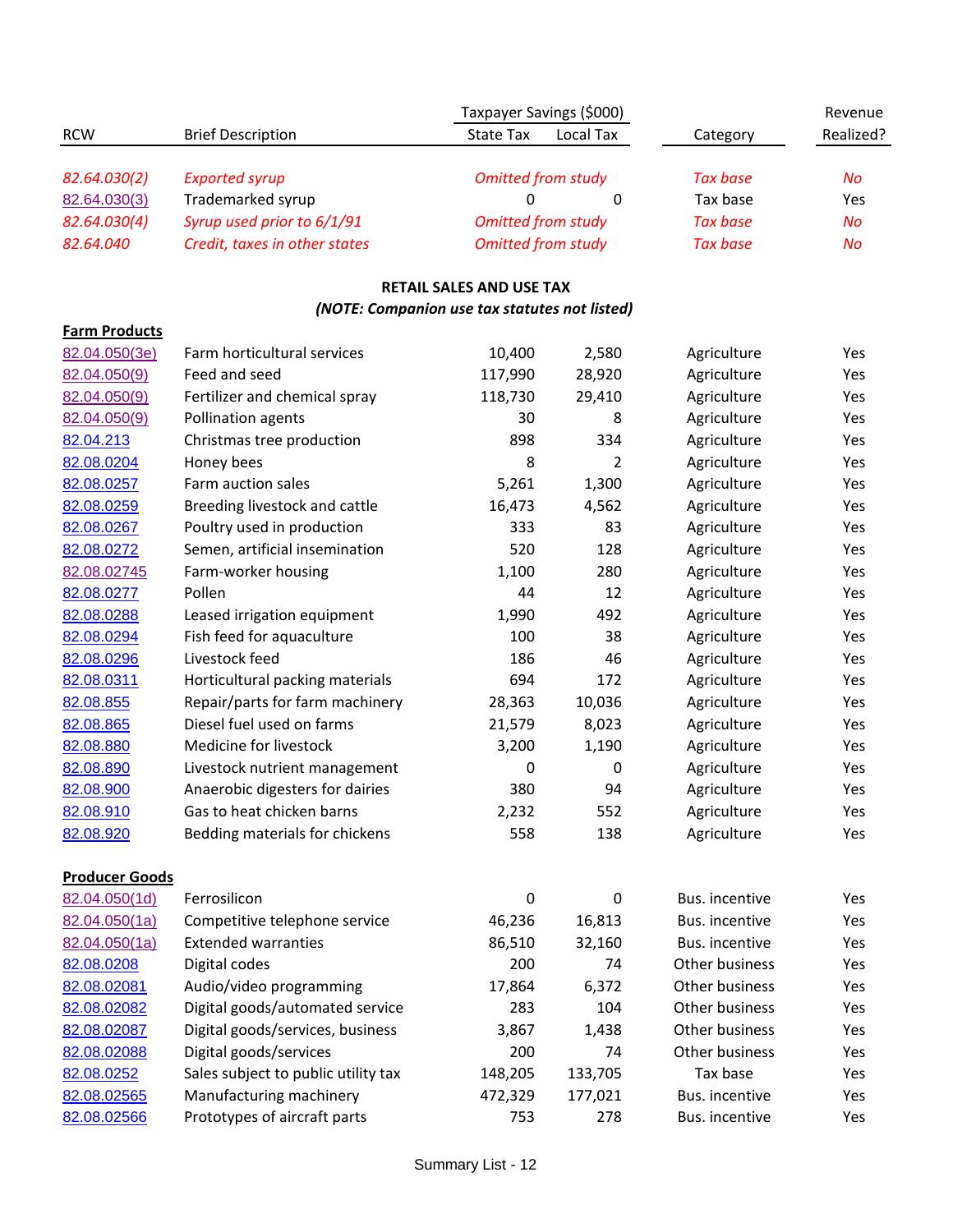|                         |                                        | Taxpayer Savings (\$000)  |           |                    | Revenue         |
|-------------------------|----------------------------------------|---------------------------|-----------|--------------------|-----------------|
| <b>RCW</b>              | <b>Brief Description</b>               | State Tax                 | Local Tax | Category           | Realized?       |
|                         |                                        |                           |           |                    |                 |
| 82.08.02568             | Anodes/cathodes, aluminum              | 0                         | $\pmb{0}$ | Bus. incentive     | Yes             |
| 82.08.026               | Natural & manufactured gas             | 39,886                    | (53, 976) | Tax base           | Yes             |
| 82.08.0274              | Form lumber                            | 0                         | 0         | Other business     | Yes             |
| 82.08.0298              | Fishing boat fuel                      | 11,349                    | 4,220     | Other business     | Yes             |
| 82.08.0315              | Film & video production equip.         | 4,050                     | 1,495     | Bus. incentive     | Yes             |
| 82.08.805               | Purchases by aluminum smelters         | 0                         | 0         | Bus. incentive     | Yes             |
| 82.08.806               | Computers, printers/publishers         | 790                       | 293       | Bus. incentive     | Yes             |
| 82.08.810               | Air pollution control facilities       | 0                         | $\pmb{0}$ | Bus. Incentive     | Yes             |
| 82.08.811               | Coal, thermal generating plants        | 0                         | 0         | Bus. incentive     | Yes             |
| 82.08.820               | Warehouses, tax remittance             | 8,096                     | 0         | Bus. incentive     | Yes             |
| 82.08.965               | Semiconductor materials                | 0                         | 0         | Bus. incentive     | Yes             |
| 82.08.9651              | Semiconductors, gases/chem.            | 0                         | 0         | Bus. incentive     | Yes             |
| 82.08.970               | Semiconductors, gases/chem.            | 0                         | 0         | Bus. incentive     | Yes             |
| 82.08.975               | Airplane computer costs                | 19,460                    | 7,220     | Bus. incentive     | Yes             |
| 82.08.980               | Airplane facilities, port property     | 0                         | 0         | Bus. incentive     | Yes             |
| 82.08.983               | Wax/ceramic materials                  | 408                       | 146       | Bus. incentive     | Yes             |
| 82.08.986               | Data center equip./infrastructure      | 16,716                    | 6,216     | Bus. incentive     | Yes             |
| 82.08.9995              | Meals for restaurant employees         | 4,785                     | 1,779     | Other business     | Yes             |
| 82.12.010(1)            | Use tax on rental value                | 4,013                     | 1,491     | Other business     | Yes             |
| 82.12.0263              | <b>Extracted fuel</b>                  | 56,400                    | 20,800    | Other business     | Yes             |
| 82.12.0265              | Bailed equipment for R&D               | 5,548                     | 2,062     | Other business     | Yes             |
| 82.12.0272              | Display items for trade shows          | 0                         | 0         | Other business     | Yes             |
| 82.12.800               | Boats used by manuf./dealers           | 344                       | 128       | Other business     | Yes             |
| <b>Interstate Sales</b> |                                        |                           |           |                    |                 |
| 82.08.0254              | <b>Constitutionally exempt sales</b>   | <b>Omitted from study</b> |           | <b>Commerce</b>    | No              |
| 82.08.0255(2)           | <b>Special fuel</b>                    | <b>Omitted from study</b> |           | <b>Commerce</b>    | No              |
| 82.08.0261              | Items used in interstate comm.         | 217,286                   | 80,784    | Commerce           | Yes             |
| 82.08.0262              | Interstate transportation equip.       | <b>Omitted from study</b> |           | <b>Commerce</b>    | <b>Unlikely</b> |
| 82.08.0263              | Interstate commerce vehicles           | <b>Omitted from study</b> |           | <b>Commerce</b>    | <b>Unlikely</b> |
| 82.08.0264              | Vehicles sold to nonresidents          | <b>Omitted from study</b> |           | <b>Individuals</b> | No              |
| 82.08.0265              | <b>Repaired items for nonresidents</b> | <b>Omitted from study</b> |           | <b>Individuals</b> | No              |
| 82.08.0266              | <b>Boats sold to nonresidents</b>      | <b>Omitted from study</b> |           | <b>Individuals</b> | <b>Unlikely</b> |
| 82.08.0268              | Farm equip. for nonresidents           | <b>Omitted from study</b> |           | <b>Agriculture</b> | <b>Unlikely</b> |
| 82.08.0269              | Alaska & Hawaii purchases              | <b>Omitted from study</b> |           | <b>Individuals</b> | No              |
| 82.08.0273              | Sales to qualified nonresidents        | 59,665                    | 22,183    | Individuals        | Yes             |
| 82.08.0279              | Nonresidents' rental cars              | <b>Omitted from study</b> |           | <b>Commerce</b>    | <b>Unlikely</b> |
| 82.08.050(11)           | Sellers with limited connection        | 0                         | 0         | Other business     | Possibly        |
| 82.08.700               | Boats, in-state use permit             | 755                       | 281       | Individuals        | Yes             |
| 82.08.850               | <b>Exported conifer seedings</b>       | 20                        | 8         | Agriculture        | Yes             |
| 82.08.990               | Import/export shipments                | 0                         | 0         | Commerce           | No              |

[82.12.0251](http://dor.wa.gov/docs/reports/2012/Exemption_study_2012/2012 Exemption Study - Entire Report.pdf#nameddest=82.12.0251) Nonresidents' pers. property 881,766 321,607 Individuals Unlikely [82.12.0254](http://dor.wa.gov/docs/reports/2012/Exemption_study_2012/2012 Exemption Study - Entire Report.pdf#nameddest=82.12.0254) Vehicles used in commerce 950,767 345,982 Commerce Yes [82.12.0266](http://dor.wa.gov/docs/reports/2012/Exemption_study_2012/2012 Exemption Study - Entire Report.pdf#nameddest=82.12.0266) Vehicles acquired in military **7,354** 2,613 Individuals Yes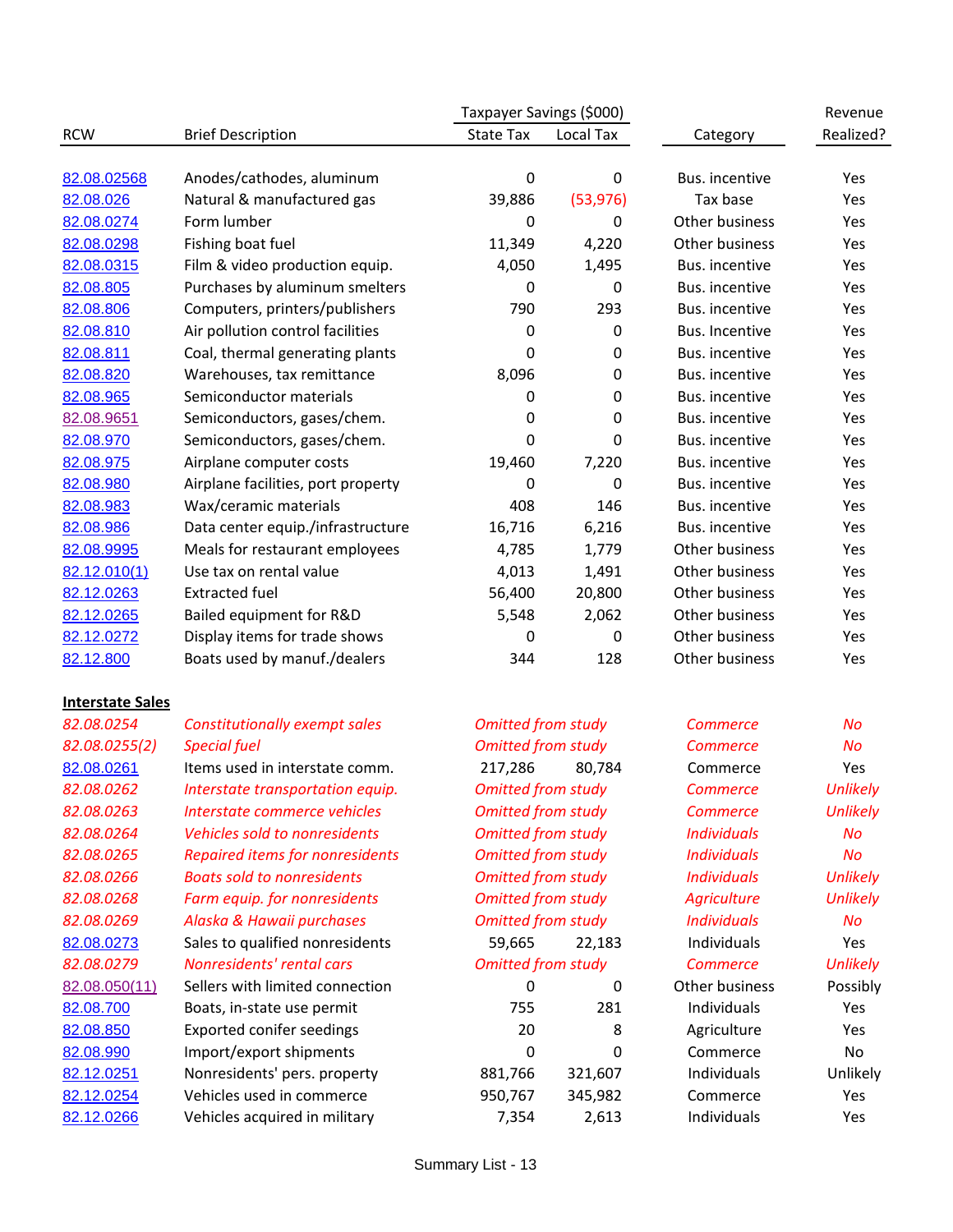|                                 |                                                  | Taxpayer Savings (\$000)  |             |                   | Revenue   |
|---------------------------------|--------------------------------------------------|---------------------------|-------------|-------------------|-----------|
| <b>RCW</b>                      | <b>Brief Description</b>                         | <b>State Tax</b>          | Local Tax   | Category          | Realized? |
|                                 |                                                  |                           |             |                   |           |
| <b>Public Activities</b>        |                                                  |                           |             |                   |           |
| 82.04.050(10)                   | Labor, local road construction                   | 93,741                    | 34,367      | Government        | Yes       |
| 82.04.050(12)                   | Labor, Federal govt. structures                  | <b>Omitted from study</b> |             | Government        | <b>No</b> |
| 82.04.050(13)                   | RTA maintenance agreements                       | 1,244                     | 519         | Government        | Yes       |
| 82.08.02525                     | Copies of public records                         | 172                       | 66          | Individuals       | Yes       |
|                                 | 82.08.0255(1a,c) Fuel for urban transit          | 13,421                    | 4,990       | Government        | Yes       |
|                                 | 82.08.0255(1d,e) Fuel for state & county ferries | 0                         | 0           | Government        | Yes       |
| 82.08.0256                      | Public utility property                          | 0                         | 0           | Government        | Yes       |
| 82.08.025651                    | Public research universities, M&E                | 6,182                     | 2,294       | Government        | Yes       |
| 82.08.02569                     | <b>Gravitational wave observatory</b>            | <b>Omitted from study</b> |             | <b>Government</b> | <b>No</b> |
| 82.08.0271                      | Watershed & flood protection                     | 10                        | 4           | Government        | Yes       |
| 82.08.0275                      | Sand/gravel, local road const.                   | 5,033                     | 1,871       | Government        | Yes       |
| 82.08.0278                      | <b>Annexation sales</b>                          | 0                         | $\Omega$    | Government        | Yes       |
| 82.08.0285                      | Construction/repair of ferry boats               | 17,154                    | 6,276       | Government        | Yes       |
| 82.08.0287                      | Ride-sharing vehicles                            | 1,737                     | 617         | Other             | Yes       |
| 82.08.02875                     | Football stadium parking                         | 0                         | $\mathbf 0$ | Government        | Yes       |
| 82.08.02915                     | Housing for youth in crisis                      | 107                       | 39          | Nonprofit - H     | Yes       |
| 82.08.0299                      | Lodging for homeless persons                     | 34                        | 30          | Individuals       | Yes       |
| 82.08.0316                      | Cigarettes, tribal contracts                     | <b>Omitted from study</b> |             | <b>Government</b> | <b>No</b> |
| 82.08.834                       | Sale/leasebacks for RTA                          | <b>Omitted from study</b> |             | <b>Government</b> | <b>No</b> |
| 82.08.870                       | Motorcycles, rider training                      | 18                        | 6           | Government        | Yes       |
| 82.08.995                       | Public development authorities                   | 4                         | 2           | Government        | Yes       |
| 82.08.999                       | Joint municipal utility authority                | <b>Omitted from study</b> |             | <b>Government</b> | <b>No</b> |
| 82.12.02595                     | Donations to nonprofits/govt.                    | 2,454                     | 912         | Nonprofit - O     | Yes       |
| 82.12.0264                      | Driver training vehicles                         | 180                       | 60          | Government        | Yes       |
| 82.12.0284                      | Computers donated to schools                     | 140                       | 52          | Government        | Yes       |
| <b>Health-Related Purchases</b> |                                                  |                           |             |                   |           |
| 82.04.050(2a)                   | Hospital laundry service                         | 6,415                     | 2,385       | Nonprofit - H     | Yes       |
| 82.08.02795                     | Free public hospitals                            | 0                         | 0           | Other             | Yes       |
| 82.08.02805                     | Blood and tissue banks                           | 5,012                     | 1,862       | Nonprofit - H     | Yes       |
| 82.08.02806                     | Human body parts                                 | 256                       | 95          | Other             | Yes       |
| 82.08.02807                     | Organ procurement                                | 0                         | 0           | Nonprofit - H     | Yes       |
| 82.08.0281                      | Prescription drugs                               | 843,830                   | 313,723     | Individuals       | Yes       |
| 82.08.0283                      | Medical devices, oxygen                          | 7,315                     | 2,720       | Individuals       | Yes       |
| 82.08.803                       | <b>Nebulizers</b>                                | 722                       | 268         | Individuals       | Yes       |
| 82.08.804                       | Ostomic items                                    | 430                       | 160         | Individuals       | Yes       |
| 82.08.808                       | Comprehensive cancer centers                     | 0                         | $\mathbf 0$ | Nonprofit - H     | Yes       |
| 82.08.925                       | Dietary supplements                              | 976                       | 363         | Individuals       | Yes       |
| 82.08.935                       | Drug delivery systems                            | 844                       | 312         | Individuals       | Yes       |
| 82.08.940                       | Over-the-counter drugs                           | 47,533                    | 17,673      | Individuals       | Yes       |
| 82.08.945                       | Kidney dialysis equipment                        | 1,028                     | 383         | Other business    | Yes       |
| 82.08.985                       | Insulin                                          | 4,022                     | 1,495       | Individuals       | Yes       |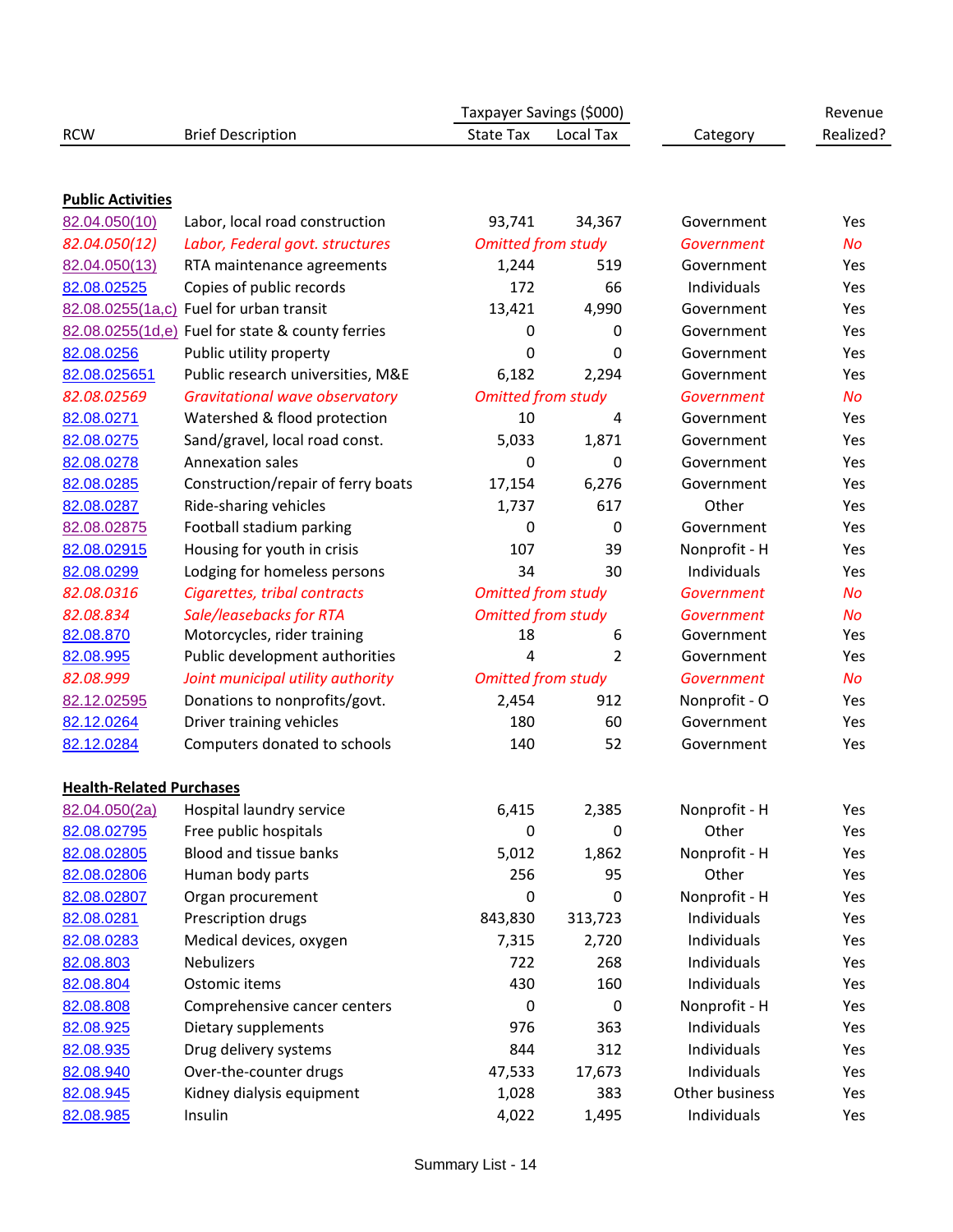| <b>RCW</b>                 | <b>Brief Description</b>               | Taxpayer Savings (\$000)  |           |                    | Revenue         |
|----------------------------|----------------------------------------|---------------------------|-----------|--------------------|-----------------|
|                            |                                        | <b>State Tax</b>          | Local Tax | Category           | Realized?       |
| 82.08.997                  | Temporary medical housing              | 303                       | 269       | Nonprofit - H      | Yes             |
| <b>Energy Conservation</b> |                                        |                           |           |                    |                 |
| 82.08.0205                 | Waste vegetable oil                    | $\boldsymbol{0}$          | 0         | Other              | Yes             |
| 82.08.809                  | Alternative fuel vehicles              | 481                       | 168       | Other              | Yes             |
| 82.08.815                  | Aux. power equipment for trucks        | 2                         | 0         | Bus. Incentive     | Yes             |
| 82.08.816                  | Electric vehicle charging equip.       | 0                         | 0         | Bus. Incentive     | Yes             |
| 82.08.825                  | Aux. power equipment for trucks        | 0                         | 0         | Bus. Incentive     | Yes             |
| 82.08.955                  | Biodiesel or E85 fuel, distribution    | 20                        | 8         | Bus. Incentive     | Yes             |
| 82.08.956                  | Hog fuel to produce electricity        | 1,956                     | 720       | Bus. Incentive     | Yes             |
| 82.08.957                  | Forest biomass, electricity            | 0                         | 0         | Bus. Incentive     | Yes             |
| 82.08.962                  | Renewable energy equipment             | 41,731                    | 15,434    | Bus. Incentive     | Yes             |
| 82.08.963                  | Solar energy equipment                 | 2,113                     | 835       | Bus. Incentive     | Yes             |
| 82.08.998                  | Residential weatherization             | 614                       | 245       | Individuals        | Yes             |
|                            | <b>Other Sales/Use Tax Exemptions</b>  |                           |           |                    |                 |
| 82.04.050                  | Personal & prof. services              | 3,241,484                 | 1,514,866 | Services           | Yes             |
| 82.04.050(2a)              | Self-service laundries                 | 2,111                     | 987       | Individuals        | Yes             |
| 82.04.050(2d)              | Janitorial services                    | 36,079                    | 16,861    | Services           | Yes             |
| 82.04.050(3e)              | Tree trimming, power lines             | 6,636                     | 3,101     | Tax base           | Yes             |
| 82.04.050(6)               | Custom computer software               | 84,992                    | 39,315    | Services           | Yes             |
| 82.04.062                  | Precious metals & bullion              | 25,650                    | 9,866     | Other business     | Yes             |
| 82.08.010(1)               | Trade-ins                              | 208,335                   | 77,456    | Individuals        | Yes             |
| 82.08.0203                 | Trail grooming services                | 14                        | 6         | Other              | Yes             |
| 82.08.0206                 | <b>Working families tax remittance</b> | <b>Omitted from study</b> |           | <b>Individuals</b> | <b>Unfunded</b> |
| 82.08.0251                 | <b>Casual sales</b>                    | <b>Omitted from study</b> |           | <b>Individuals</b> | <b>Unlikely</b> |
| 82.08.0253                 | Newspapers                             | 15,585                    | 5,795     | Individuals        | Yes             |
| 82.08.02535                | Fund-raising sales, magazines          | 933                       | 347       | Nonprofit - O      | Yes             |
| 82.08.02537                | Academic transcripts                   | 248                       | 74        | Individuals        | Yes             |
| 82.08.0255(1f)             | Motor vehicle and special fuel         | 1,651,268                 | 613,916   | Individuals        | Yes             |
| 82.08.02573                | Fund-raising, nonprofit org.           | 9,571                     | 3,551     | Nonprofit - O      | Yes             |
| 82.08.0258                 | <b>Red Cross</b>                       | <b>Omitted from study</b> |           | Nonprofit - H      | No              |
| 82.08.0282                 | Returnable containers                  | 203                       | 71        | Other business     | Yes             |
| 82.08.0289                 | Local home telephone service           | 86,746                    | 32,370    | Individuals        | Yes             |
| 82.08.0291                 | Youth recreation/phys. fitness         | 10,394                    | 3,870     | Nonprofit - C      | Yes             |
| 82.08.0293                 | Food and food ingredients              | 1,993,810                 | 741,268   | Individuals        | Yes             |
| 82.08.0297                 | Food stamp purchases                   | 38,981                    | 14,493    | Individuals        | Yes             |
| 82.08.031                  | Arts & cultural organizations          | 4,552                     | 1,442     | Nonprofit - A      | Yes             |
| 82.08.032                  | Used park-model trailers               | 470                       | 158       | Individuals        | Yes             |
| 82.08.033                  | Used mobile homes                      | 29,058                    | 9,743     | Individuals        | Yes             |
| 82.08.034                  | Used floating homes                    | 250                       | 84        | Individuals        | Yes             |
| 82.08.036                  | Core deposits & tire fees              | <b>Omitted from study</b> |           | <b>Tax base</b>    | No              |
| 82.08.080                  | Vending machine sales, 60%             | 400                       | 140       | Other business     | Yes             |
| 82.08.807                  | Direct mail delivery charges           | 429                       | 159       | Other business     | Yes             |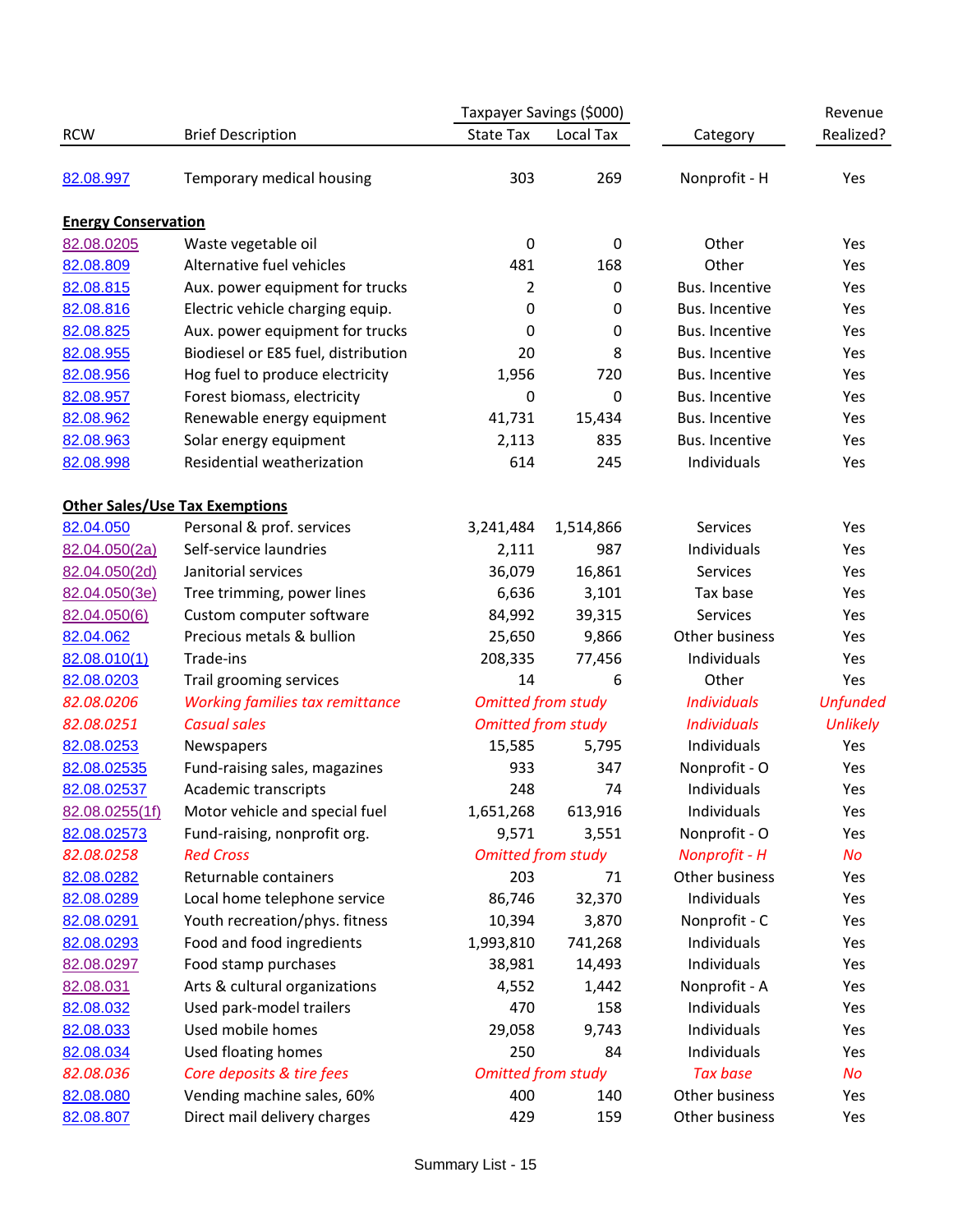| Taxpayer Savings (\$000)        |                                            |                                                        |           |                              | Revenue         |
|---------------------------------|--------------------------------------------|--------------------------------------------------------|-----------|------------------------------|-----------------|
| <b>RCW</b>                      | <b>Brief Description</b>                   | State Tax                                              | Local Tax | Category                     | Realized?       |
|                                 |                                            |                                                        |           |                              |                 |
| 82.08.830<br>82.08.832          | Nonprofit camps/conf. centers<br>Gun safes | 314<br>36                                              | 117<br>14 | Nonprofit - C<br>Individuals | Yes<br>Yes      |
| 82.08.950                       | Electricity and steam                      | 0                                                      | 0         | Tax base                     | No              |
| 82.12.860                       | Credit unions - conversion                 | 100                                                    | 38        | Other business               | Yes             |
| 82.14.410                       | Local sales tax cap for lodging            | <b>Omitted from study</b>                              |           | <b>Other business</b>        | Local           |
| 82.14.430(1)                    | Local regional transp., vehicles           | <b>Omitted from study</b>                              |           | <b>Tax base</b>              | Local           |
| 82.14.450(4)                    | Local public safety tax; vehicles          | <b>Omitted from study</b>                              |           | <b>Bus. Incentive</b>        | Local           |
|                                 |                                            |                                                        |           |                              |                 |
| <b>Deferrals &amp; Credits</b>  |                                            |                                                        |           |                              |                 |
| 36.100.090                      | <b>Baseball stadium deferral</b>           | <b>Omitted from study</b>                              |           | <b>Bus. Incentive</b>        | <b>No</b>       |
| 36.102.070                      | Football stadium deferral                  | <b>Omitted from study</b>                              |           | <b>Bus. Incentive</b>        | <b>No</b>       |
| 47.01.412                       | Highway 520 bridge replacement             | 40,934                                                 | 16,519    | Bus. Incentive               | Yes             |
| 47.46.060                       | <b>2nd Narrows bridge</b>                  | <b>Omitted from study</b>                              |           | <b>Bus. Incentive</b>        | <b>No</b>       |
| 82.08.037                       | Credit for bad debts                       | 21,546                                                 | 8,011     | Other business               | Yes             |
| 82.12.035                       | Credit, tax paid to other states           | <b>Omitted from study</b>                              |           | <b>Tax base</b>              | <b>Unlikely</b> |
| 82.32.065                       | Vehicles under warranty                    | 66                                                     | 24        | Other business               | Yes             |
| 82.32.580                       | <b>Museum for historic autos</b>           | <b>Omitted from study</b>                              |           | Nonprofit - A                | Yes             |
| 82.32.760(1,b)                  | Sales tax sourcing costs                   | 5                                                      | 0         | Other business               | Yes             |
| 82.34.050(2)                    | Pollution control credit                   | 0                                                      | 0         | Other business               | Possibly        |
| 82.60.040                       | High unemployment county deferral          | 7,384                                                  | 2,098     | Bus. incentive               | Yes             |
| 82.63.030                       | High technology deferral                   | 71,220                                                 | 26,479    | Bus. incentive               | Yes             |
| 82.66.040                       | Horse race track deferral                  | <b>Omitted from study</b>                              |           | <b>Bus.</b> incentive        | No              |
| 82.74.030                       | Fruit/vegetable processing                 | 4,073                                                  | 1,379     | Bus. Incentive               | Yes             |
| 82.75.030                       | Biotechnology investments                  | 894                                                    | 341       | Bus. Incentive               | Yes             |
| 82.82.030                       | Corporate headquarters in CEZ              | 0                                                      | 0         | Bus. Incentive               | Yes             |
|                                 |                                            | <b>OTHER TAXES</b>                                     |           |                              |                 |
| <b>Brokered Natural Gas Tax</b> |                                            |                                                        |           |                              |                 |
| 82.12.022(3)                    | Gas not delivered via pipeline             | 0                                                      | 0         | Tax base                     | Yes             |
| 82.12.022(4)                    | Gas subject to public utility tax          | 51,446                                                 | 15,759    | Tax base                     | Yes             |
| 82.12.022(5)                    | Gas for aluminum smelters                  | 0                                                      | 0         | Bus. incentive               | Yes             |
| 82.12.022(6)                    | Credit for other states' taxes             | <b>Omitted from study</b>                              |           | <b>Commerce</b>              | <b>Unlikely</b> |
| 82.12.024                       | Deferral for DSI industries                | 0                                                      | 0         | Bus. incentive               | Yes             |
| <b>Cigarette/Tobacco Taxes</b>  |                                            |                                                        |           |                              |                 |
| 82.24.260(1c)                   | <b>Cigarette allotment for Tribes</b>      |                                                        |           | Government                   | No              |
| 82.24.290                       | Cigarettes, military personnel             | <b>Omitted from study</b><br><b>Omitted from study</b> |           | Government                   | No              |
| 82.24.295(1)                    | Cigarettes, tribal contracts               | <b>Omitted from study</b>                              |           | Government                   | No              |
| 82.26.040                       | Tobacco products; constitution             | <b>Omitted from study</b>                              |           | Government                   | No              |
| 82.26.110                       | Tobacco products; out of state             | 63,748                                                 | 0         | Government                   | Unlikely        |
|                                 |                                            |                                                        |           |                              |                 |
| <b>Fuel Taxes</b>               |                                            |                                                        |           |                              |                 |
| 35.58.560                       | Refund for Metro                           | 0                                                      | 0         | Government<br>Other business | Yes             |
| 82.36.029                       | Handling losses                            | 5,503                                                  | 0         |                              | Yes             |